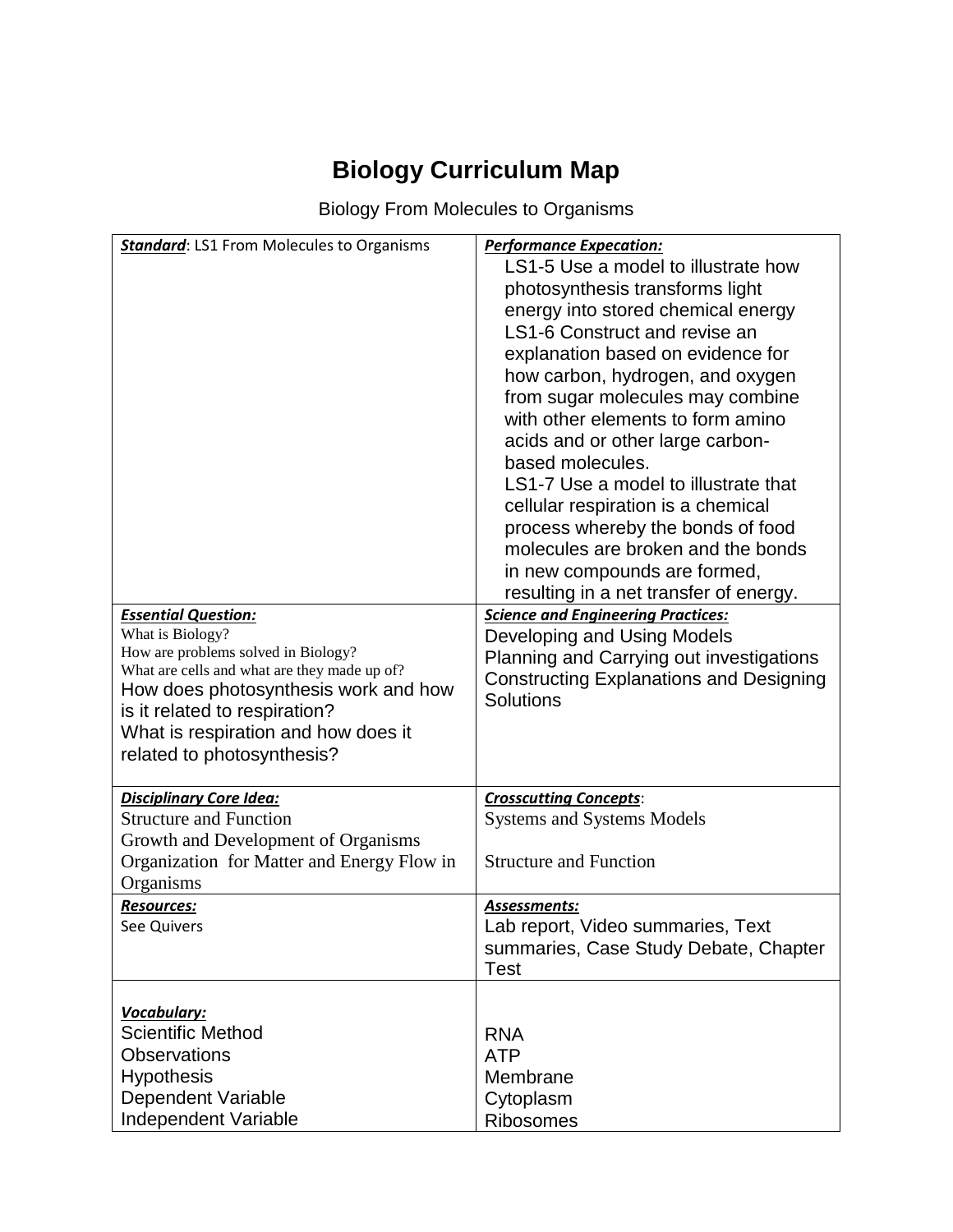| Control                  | Colony                          |
|--------------------------|---------------------------------|
| <b>Theories</b>          | Unicellular                     |
| Laws                     | Multicellular                   |
| Gene                     | Osmosis                         |
| Chromosome               | Solute                          |
| Homeostasis              | Solvent                         |
| Evolution                | Solution                        |
| <b>Natural Selection</b> | Hypertonic                      |
| Adaptation               | Hypotonic                       |
| <b>Stimulus</b>          | Isotonic                        |
| Response                 | Equilibrium                     |
| Reproduction             | Photosynthesis                  |
| Cell                     | Respiration                     |
| Organism                 | Autotroph                       |
| Symbiosis                | Heterotroph                     |
| Competition              | Chemosynthesis                  |
| <b>Tissue</b>            | Glucose                         |
| Organ                    | Chloroplast                     |
| System                   | Endosymbiosis                   |
| Population               | Grana                           |
| Community                | Thylakoid                       |
| Ecosystem                | Chlorophyll                     |
| <b>Biome</b>             | <b>Stroma</b>                   |
| <b>Biodiversity</b>      | <b>Electron Transport Chain</b> |
| Energy                   | <b>Light Reactions</b>          |
| Exothermic               | <b>Dark Reactions</b>           |
| Endothermic              | <b>Calvin Cycle</b>             |
| <b>Activation Energy</b> | Stomata                         |
| Polarity                 |                                 |
| Enzyme                   |                                 |
| Catalyst                 |                                 |
| Organic                  |                                 |
| Monomer                  |                                 |
| Polymer                  |                                 |
| <b>Proteins</b>          |                                 |
| Carbohydrates            |                                 |
| Lipids                   |                                 |
| <b>Nucleic Acids</b>     |                                 |
| Amino Acids              |                                 |
| <b>DNA</b>               |                                 |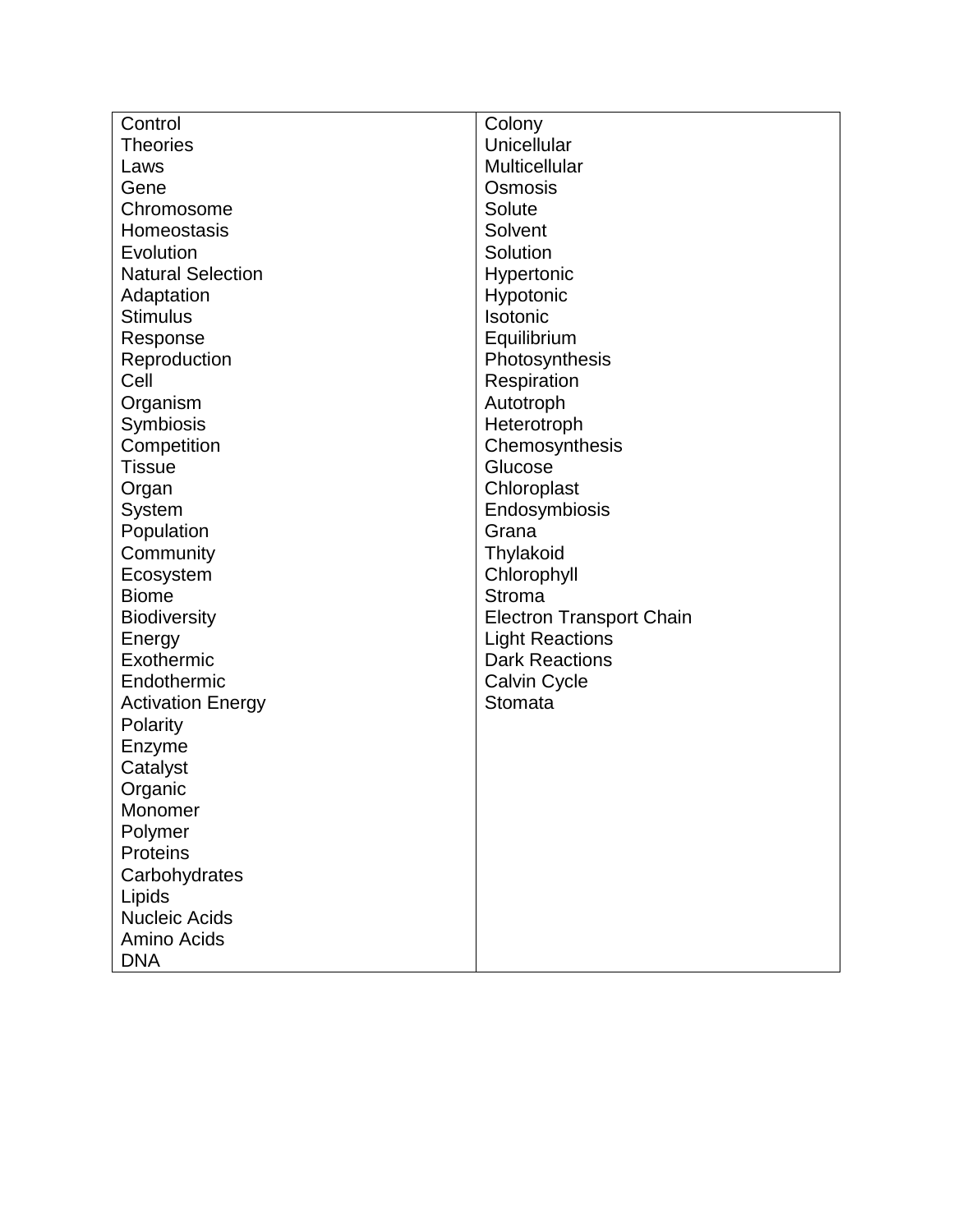|         | What is Biology Checklist           |
|---------|-------------------------------------|
| Day One |                                     |
|         | Syllabus                            |
|         | Intro, Quivers, Projects, Notebooks |
|         | <b>Start Buffer Investigation</b>   |
| Day 2   | Buffer Investigation _____          |
| Day 3   |                                     |
|         | TED Variables Vod Quiz              |
|         | Big Ideas Vod Quiz _____            |
| Day 4   |                                     |
|         | Simpson's Variables                 |
|         | Ch 1 Outline and Review ____        |
|         | Ch 2 Outline and Review _____       |
| Day 5   |                                     |
|         | Ghostbusters Evaluation             |
|         | Ch 3 Outline and Review _____       |
| Day 6   |                                     |
|         | Scientific Method Scenarios         |
|         | Graphing ______                     |
| Day 7   |                                     |
|         | Finish all work                     |
|         | Study for Quiz 1                    |
| Day 8   |                                     |
|         | Quiz 1                              |
|         | <b>Start Origins Debate</b>         |
| Day 9   |                                     |
|         | Origins Debate ______               |
| Day 10  |                                     |
|         | Heirarchy of Life Vod ____          |
|         | Structure and Function Vod          |
| Day 11  |                                     |
|         | Ch 4 Outline and Review             |
|         | Ch 5 Outline and Review _____       |
|         | Ch 6 Outline and Review             |
| Day 12  |                                     |
|         | Beaks and Feet                      |
|         | Ch 7 Outline and Review             |
|         | Ch 8 Outline and Review             |
| Day 13  |                                     |
|         | Finish all work                     |
|         | Study for test                      |
| Day 14  |                                     |
|         | What is Biology Test                |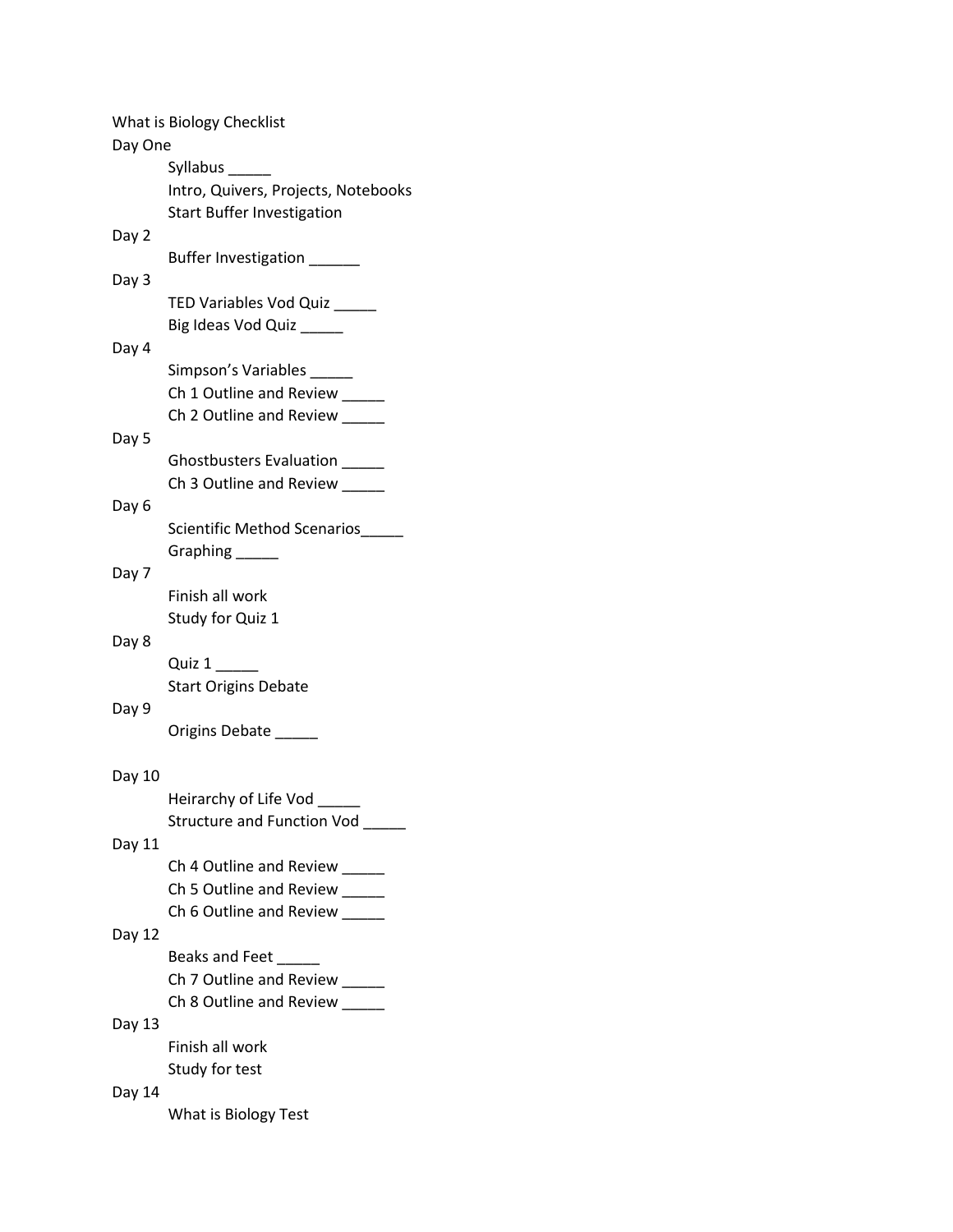| Quivers             |                                                          |
|---------------------|----------------------------------------------------------|
|                     |                                                          |
| <b>Question</b>     | What is Biology? How are problems solved in science?     |
|                     |                                                          |
|                     |                                                          |
|                     |                                                          |
| Investigation       | <b>Buffers Investigation (Vernier)</b>                   |
|                     |                                                          |
|                     |                                                          |
|                     |                                                          |
| Video               | TED Variables, Big Ideas Vod                             |
|                     | Heirarchy of Life, Structure and Function                |
|                     |                                                          |
|                     |                                                          |
| <b>Elaborate</b>    | Ch 1, Ch 2, Ch 3, Simpson's Variables,                   |
|                     | Ghostbusters Eval, Scientific Method Scenarios, Graphing |
|                     | Exercise, Origins Debate                                 |
|                     | Ch 4, Ch 5, Ch 6, Ch 7, Ch 8, Beaks and Feet,            |
| <b>Review</b>       |                                                          |
|                     |                                                          |
|                     |                                                          |
|                     |                                                          |
| <b>Summary Quiz</b> |                                                          |
|                     |                                                          |
|                     |                                                          |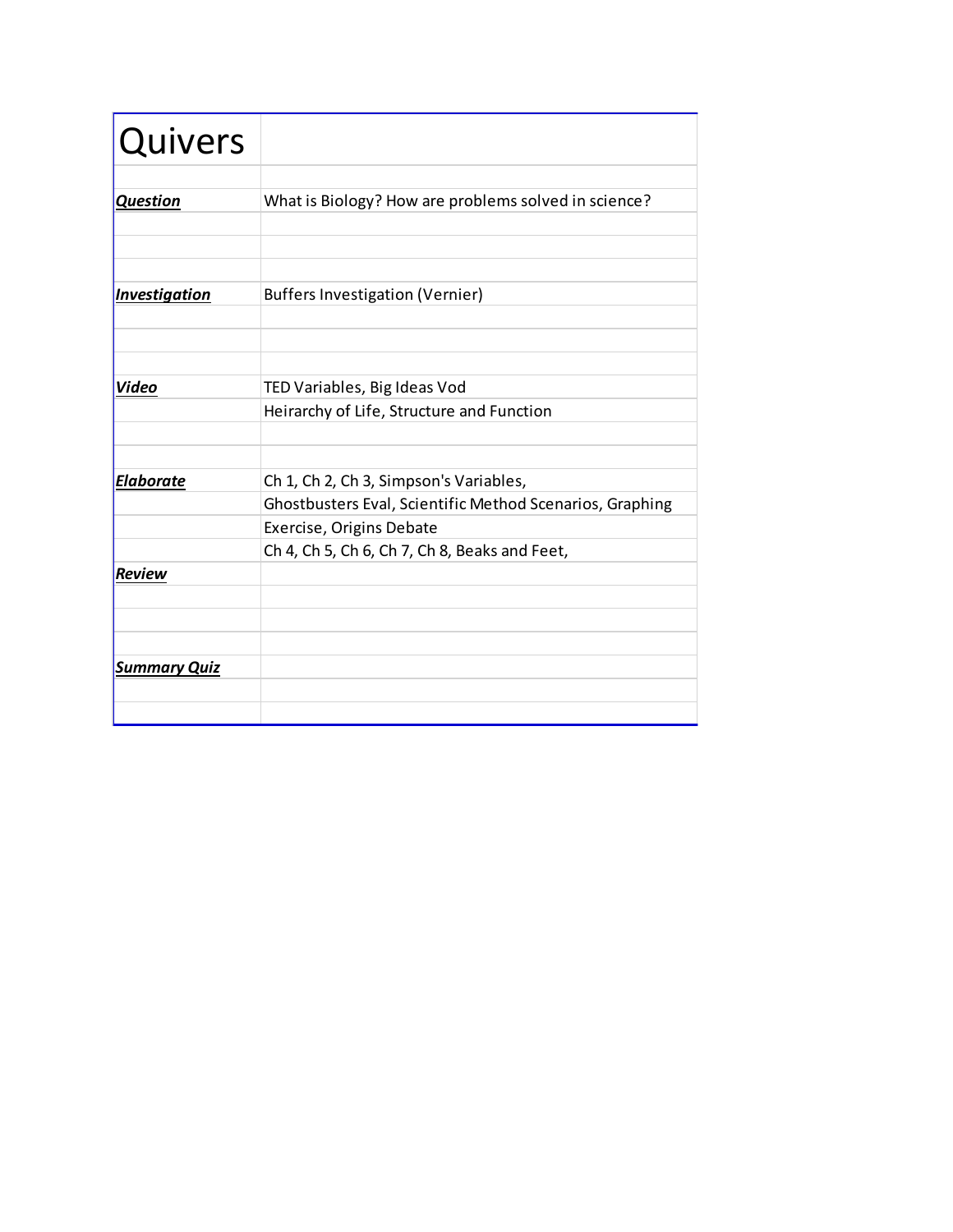| Day 1  | What are cells and what makes them up?   |
|--------|------------------------------------------|
|        | What is Biology Test                     |
|        | Molecules of Life Vod _____              |
|        | Information Processing Vod __            |
| Day 2  |                                          |
|        | Cell Size Lab                            |
|        | Ch 9 Outline and Rev                     |
| Day 3  |                                          |
|        | Occurrence of Water Lab                  |
|        | Ch 10 Outline and Rev                    |
| Day 4  |                                          |
|        | Ch 11 Outline and Rev                    |
|        | Enzyme Lab                               |
| Day 5  |                                          |
|        | Tour of a Cell Vod                       |
|        | Ch 12 Outline and Rev                    |
|        | Cell Research and Design (Start)         |
| Day 6  |                                          |
|        | Finish Cell Research and Design          |
|        | Ch 13 Outline and Rev ____               |
| Day 7  |                                          |
|        | Cheek Cell Virtual Lab                   |
|        | Ch 14 Outline and Rev                    |
| Day 8  |                                          |
|        | Osmosis Lab                              |
|        | Ch 15 Outline and Rev                    |
| Day 9  |                                          |
|        | Biological Membranes Lab                 |
| Day 10 |                                          |
|        | Finish all Work                          |
|        | Rev. for test                            |
| Day 11 |                                          |
|        | What are cells and how do they work test |
|        |                                          |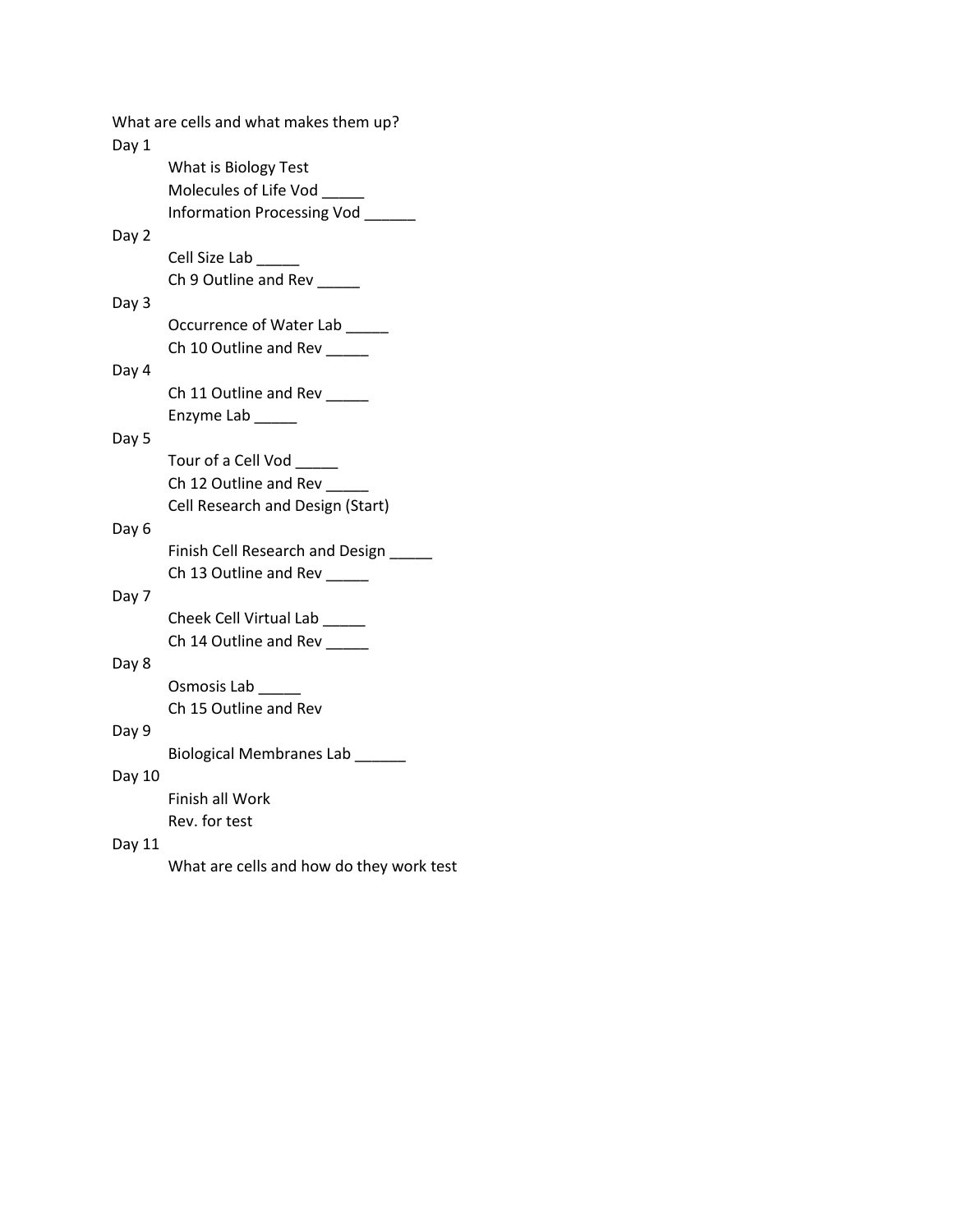| Quivers I What are Cells? |                                                    |
|---------------------------|----------------------------------------------------|
|                           |                                                    |
| <b>Question</b>           | What are cells and what makes them up?             |
|                           |                                                    |
|                           |                                                    |
|                           |                                                    |
| Investigation             | Energy in Food                                     |
|                           |                                                    |
|                           |                                                    |
|                           |                                                    |
| Video                     | Molecules of Life, Informaion Processing,          |
|                           | Tour of a Cell,                                    |
|                           |                                                    |
|                           |                                                    |
| <b>Elaborate</b>          | Occurance of Water, Enzyme Lab, Osmosis Lab,       |
|                           | Cheek Cell Virtual Lab, Cell Research and Design   |
|                           | Limitations of Cell Size, Biological Membranes (V) |
|                           | Diffusion Through Membranes (V)                    |
|                           |                                                    |
|                           |                                                    |
| <b>Review</b>             |                                                    |
|                           |                                                    |
|                           |                                                    |
|                           |                                                    |
| <b>Summary Quiz</b>       |                                                    |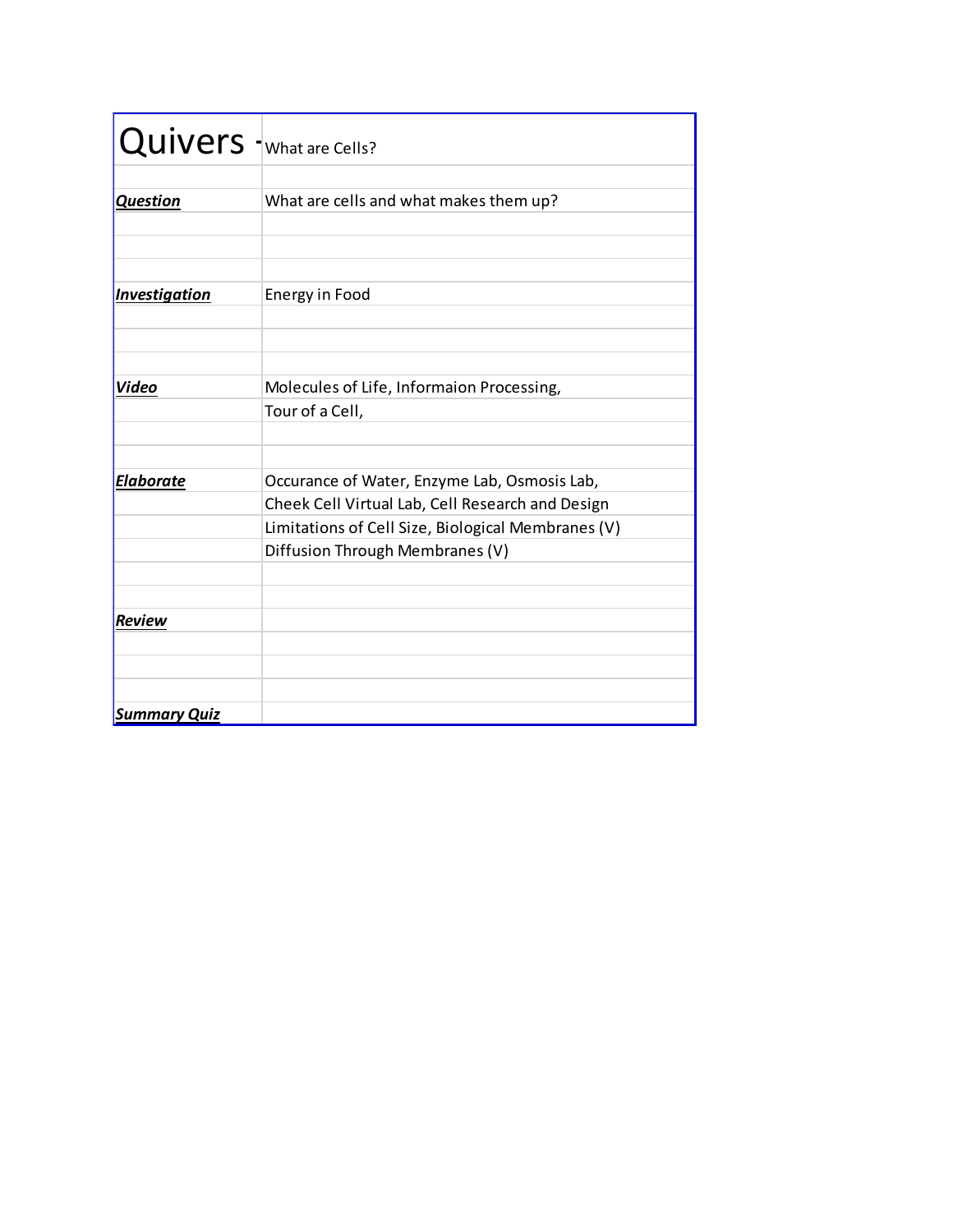| Photosynthesis Checklist                 |  |  |
|------------------------------------------|--|--|
| Day One                                  |  |  |
| Cell Test                                |  |  |
| Matter and Energy Video                  |  |  |
| Day Two                                  |  |  |
| Intro Photosynthesis/Respiration Project |  |  |
| Photosynthesis Video                     |  |  |
| Photosynthesis and Respiration Video     |  |  |
| Day Three                                |  |  |
| Project Proposal                         |  |  |
| Photosynthesis PBL ____                  |  |  |
| Ch 3 Outline and Review                  |  |  |
| Day Four                                 |  |  |
| Leaf Chromatography ____                 |  |  |
| Ch 4 Outline and Review                  |  |  |
| Day Five                                 |  |  |
| Photosynthesis Simulation                |  |  |
| Ch 5 Outline and Review                  |  |  |
| Day Six                                  |  |  |
| Photosynthesis Lab                       |  |  |
| Ch 6 Outline and Review                  |  |  |
| Day Seven                                |  |  |
| Work on Project                          |  |  |
| Ch 7 Outline and Review _____            |  |  |
| Day Eight                                |  |  |
| Ch 8 Outline and Review                  |  |  |
| Finish all other work                    |  |  |
| <b>Study for Test</b>                    |  |  |
| Day Nine                                 |  |  |
| Photosynthesis Test                      |  |  |
|                                          |  |  |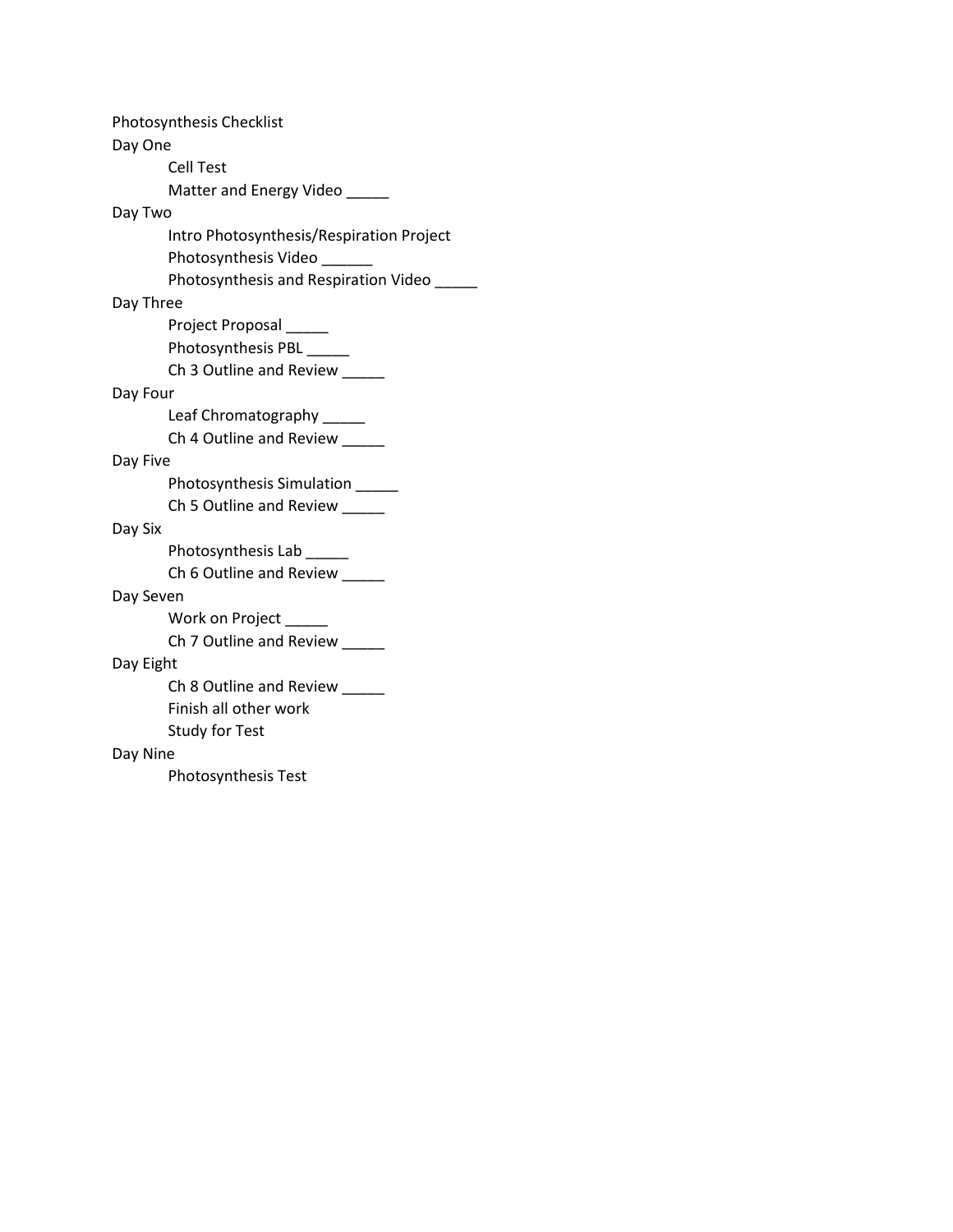| <b>Quivers</b>       | What is Photosynthesis?                                     |
|----------------------|-------------------------------------------------------------|
|                      |                                                             |
| <b>Question</b>      | How does photosynthesis work and how is it related          |
|                      | to respiration?                                             |
|                      |                                                             |
| <b>Investigation</b> | Photosynthesis Project of student design and Photosynthesis |
|                      | <b>Respiration Project</b>                                  |
|                      |                                                             |
| <b>Video</b>         | Matter and Energy, Photosynthesis, Photosynthesis and       |
|                      | Respiration, Photosythesis Lab (V)                          |
|                      |                                                             |
|                      |                                                             |
| Elaborate            | Photosynthesis PBL, Leaf Chromatography, Photosynthesis     |
|                      | Simulation,                                                 |
|                      |                                                             |
| Review               |                                                             |
|                      |                                                             |
|                      |                                                             |
|                      |                                                             |
| <b>Summary Quiz</b>  |                                                             |
|                      |                                                             |
|                      |                                                             |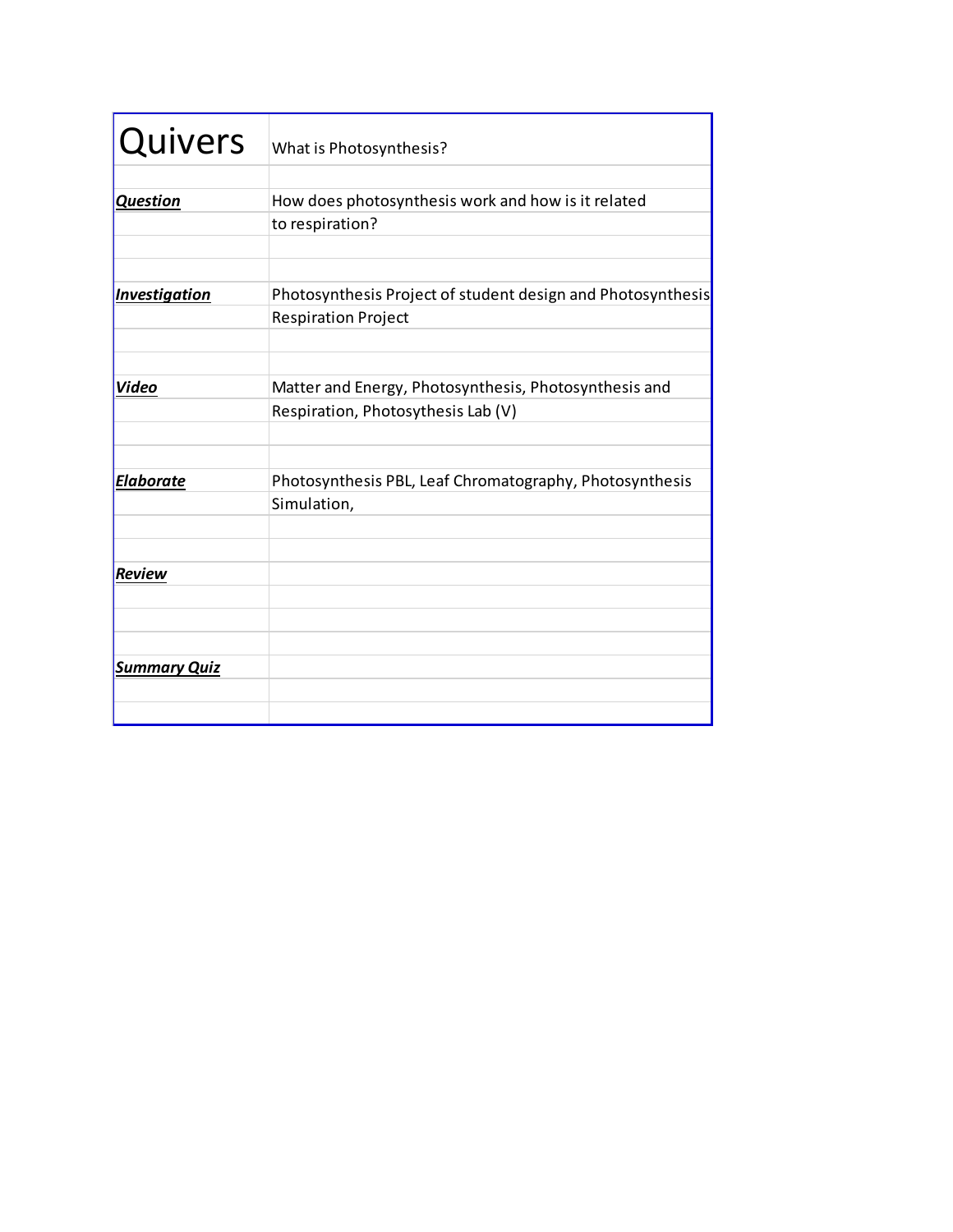| Day One   | <b>Respiration Checklist</b> |
|-----------|------------------------------|
|           |                              |
|           | Photosynthesis Quiz ____     |
|           | Respiration Video ____       |
|           | Ch 9 Outline and Review      |
| Day Two   |                              |
|           | Mystery of the Seven Deaths  |
|           | Ch10 Outline and Review      |
| Day Three |                              |
|           | Work on Photo/Resp Project   |
| Day Four  |                              |
|           | Respiration Virtual Lab      |
|           | Ch 11 Outline and Review     |
| Day Five  |                              |
|           | Fermentation Lab             |
|           | Ch 12 Outline and Review     |
| Day Six   |                              |
|           | Sugar Fermentation Lab       |
|           | Ch 13 Outline and Review     |
| Day 7     |                              |
|           | Projects                     |
|           | Ch 14 Outline and Review     |
| Day 8     |                              |
|           |                              |
|           | Finish Projects              |
|           | Study for Quiz               |
| Day 9     |                              |
|           | Quiz over Cell Respiration   |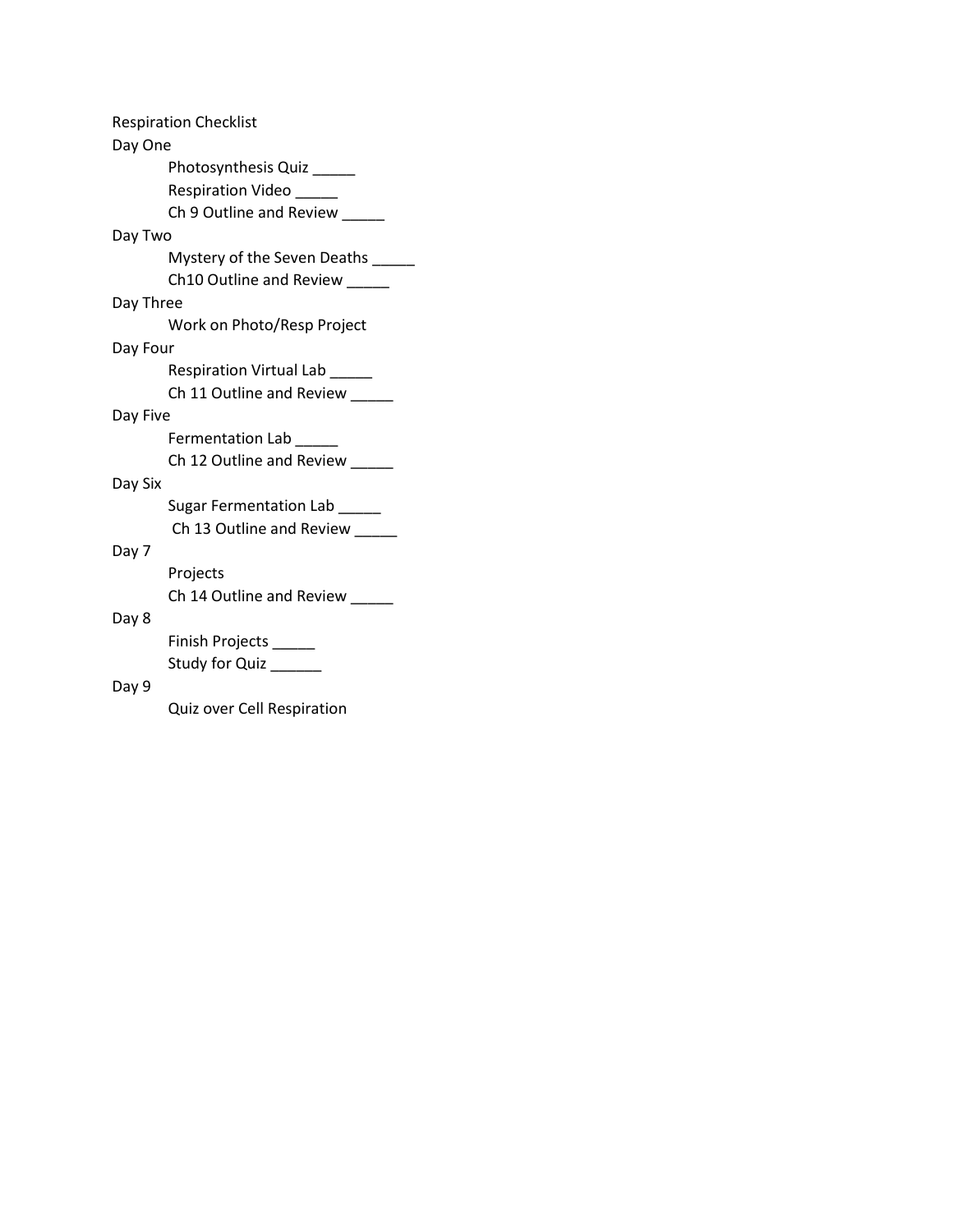| <b>Quivers</b>       | What is respiration?                          |
|----------------------|-----------------------------------------------|
|                      |                                               |
| <b>Question</b>      | What is respiration and how does it relate to |
|                      | photosynthesis?                               |
|                      |                                               |
|                      |                                               |
| <b>Investigation</b> | Mystery of the Seven Deaths                   |
|                      |                                               |
|                      |                                               |
|                      |                                               |
| Video                | Respriation                                   |
|                      |                                               |
|                      |                                               |
|                      |                                               |
| <b>Elaborate</b>     | Respiration Virtual Lab, Fermentation Lab     |
|                      | Sugar Fementation Lab (V)                     |
|                      |                                               |
|                      |                                               |
| <b>Review</b>        |                                               |
|                      |                                               |
|                      |                                               |
|                      |                                               |
| <b>Summary Quiz</b>  |                                               |
|                      |                                               |
|                      |                                               |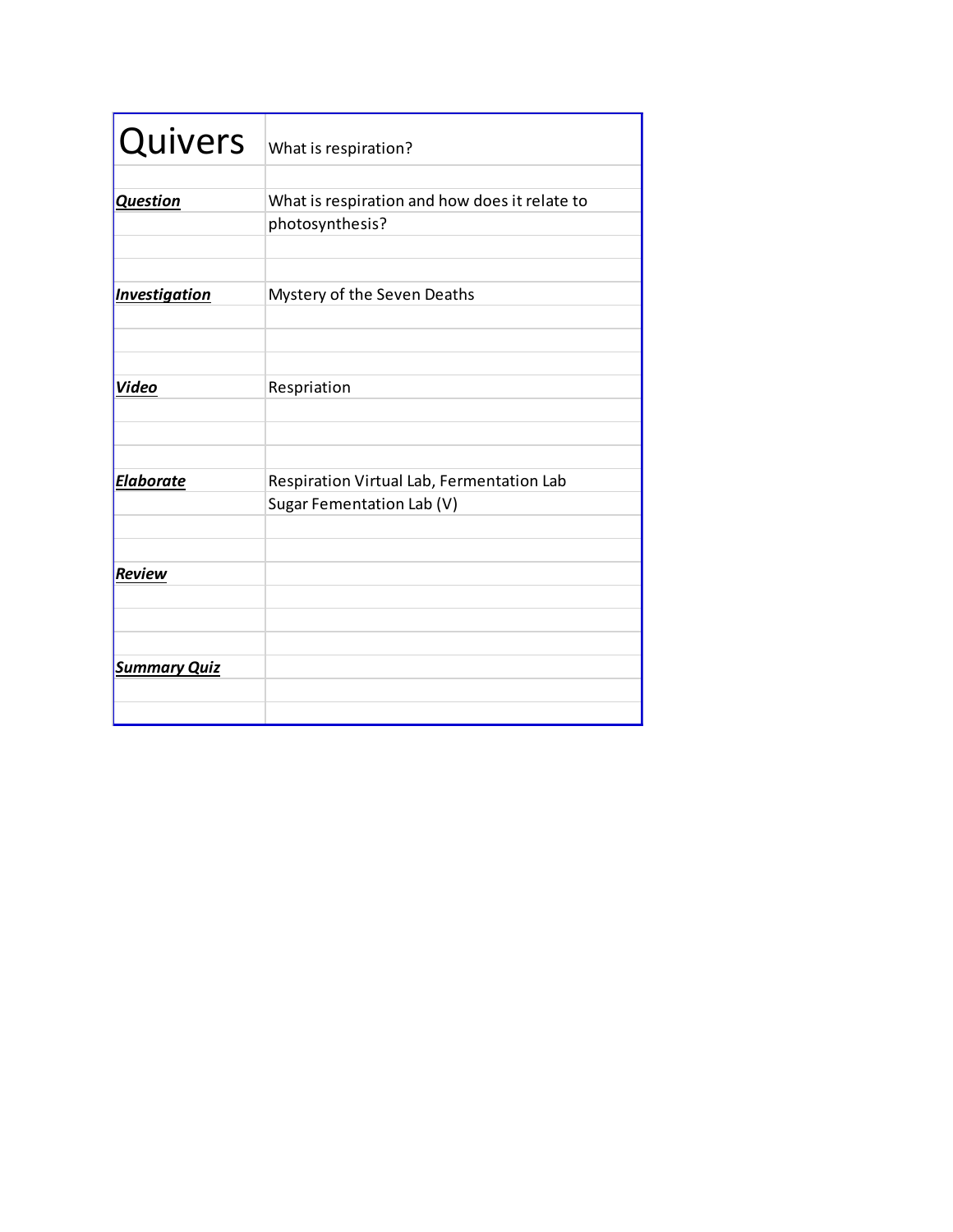Cell Division Checklist Day One Respiration Quiz Mitosis Video \_ Ch 1 Outline and Review \_\_\_\_\_ Day Two Stop Motion Mitosis/Meiosis Project Ch 2 Outline and Review \_\_\_\_\_ Day Three Finish Project \_\_\_\_\_ Mitosis and Meiosis Video \_\_\_\_\_ Meiosis Video Day Four Cell Specialization Video \_\_\_\_\_ Mitosis Work Ch 3 Outline and Review \_\_\_\_\_ Day Five Cell Counting Lab Ch 4 Outline and Review \_\_\_\_\_ Day Six Meiosis Case Study \_\_\_\_\_ Ch 5 Outline and Review \_\_\_\_\_ Day Seven Cells Alive \_\_\_\_\_ Karyotyping Lab \_\_\_\_ Ch 6 Outline and Review \_\_\_\_\_ Day Eight Cancer Video \_\_\_\_\_\_ Cancer Actiity \_\_\_\_\_ Ch 7 Outline and Review \_\_\_\_\_ Day Nine Saving Superman \_\_\_\_\_ Day Ten Finish all work Study for Quiz Day 11 Cell Division Quiz \_\_\_\_\_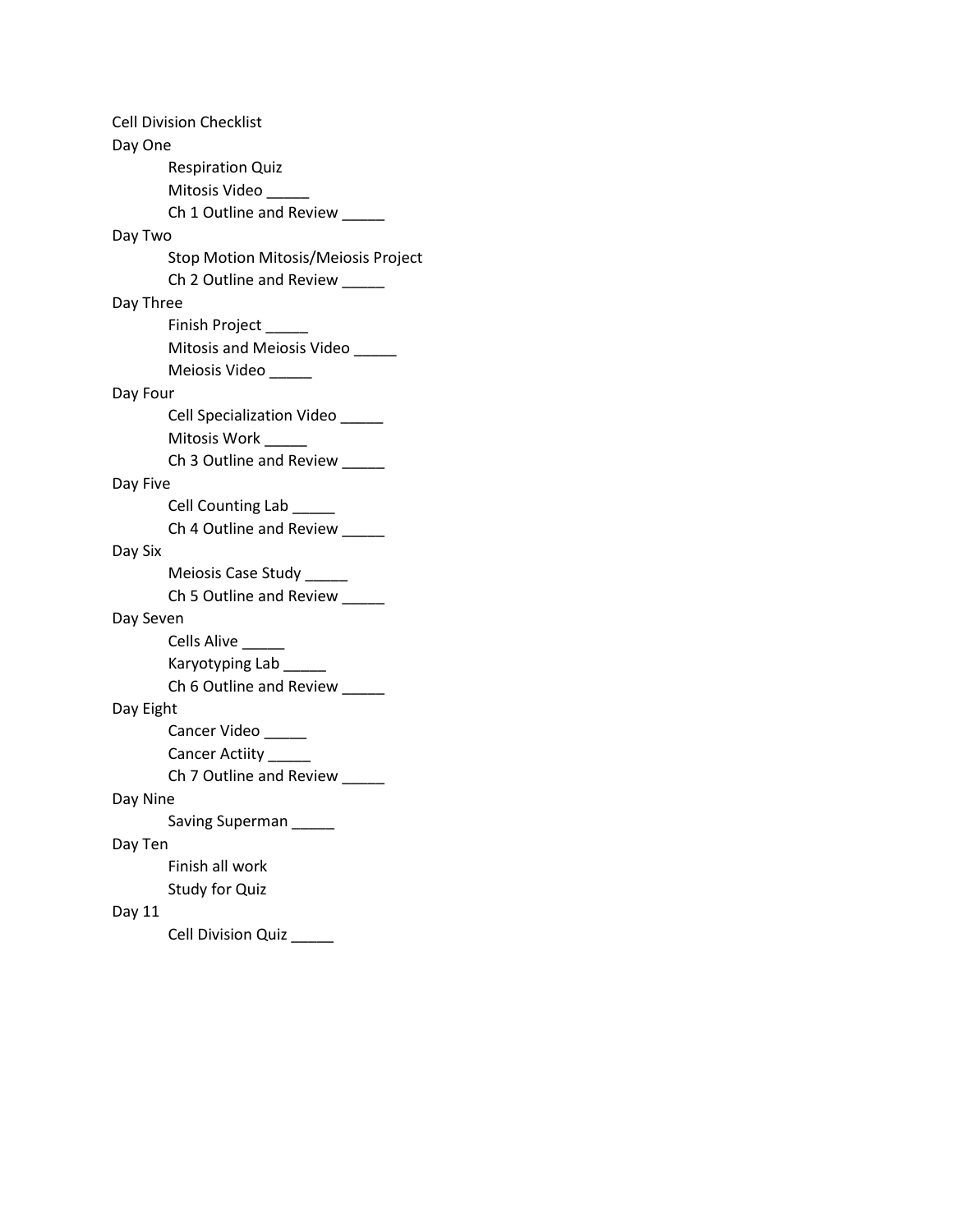| <b>Quivers</b>       | Why and how do cells divide?                                                                                          |
|----------------------|-----------------------------------------------------------------------------------------------------------------------|
| <b>Question</b>      | Why and how do cells divide?                                                                                          |
| <b>Investigation</b> | Mitosis Meiosis Project Stop Motion Movie                                                                             |
| Video                | Mitosis, Mitosis and Meiosis, Meiosis                                                                                 |
|                      | Cell Specialization, TED Cancer                                                                                       |
| <b>Elaborate</b>     | Mitosis Work, Cell Counting Lab, Meiosis<br>Case Study, Cells Alive, Karyotyping,<br>Saving Superman, Cancer Activity |
| <b>Review</b>        |                                                                                                                       |
| <b>Summary Quiz</b>  |                                                                                                                       |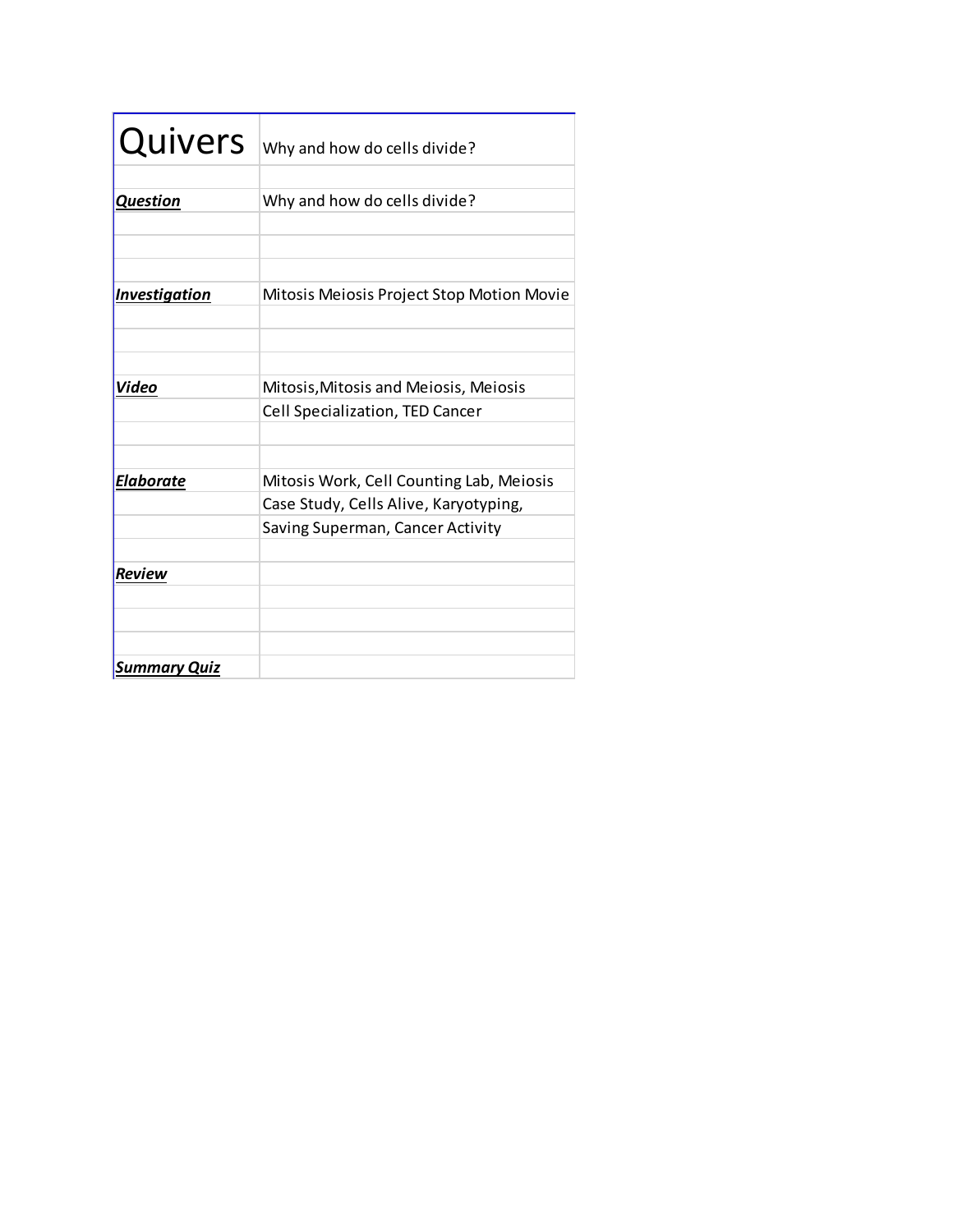# Biology Curriculum Map - Heredity

# Biology

| Standard: HS-LS 3 Heredity: Inheritance and  | <b>Performance Expectation:</b>                                                                                                                                                                                                                                            |
|----------------------------------------------|----------------------------------------------------------------------------------------------------------------------------------------------------------------------------------------------------------------------------------------------------------------------------|
| <b>Variation of Traits</b>                   |                                                                                                                                                                                                                                                                            |
|                                              | HS-LS3-1 Ask questions to clarify relationships                                                                                                                                                                                                                            |
|                                              | about the role of DNA and chromosomes in                                                                                                                                                                                                                                   |
|                                              | coding the instructions for characteristic traits                                                                                                                                                                                                                          |
|                                              | passed from parents to offspring.                                                                                                                                                                                                                                          |
|                                              | HS-LS3-2. Make and defend a claim based on<br>evidence that inheritable genetic variations may<br>result from: (1) new genetic combinations<br>through meiosis, (2) viable errors occurring<br>during replication, and/or (3) mutations caused<br>by environmental factors |
|                                              | HS-LS3-3. Apply concepts of statistics and                                                                                                                                                                                                                                 |
|                                              | probability to explain the variation and                                                                                                                                                                                                                                   |
|                                              | distribution of expressed traits in a population.                                                                                                                                                                                                                          |
|                                              |                                                                                                                                                                                                                                                                            |
| <b>Essential Question:</b>                   | <b>Science and Engineering Practices:</b>                                                                                                                                                                                                                                  |
| How is gene expression controlled in humans? | Analyzing and interpreting data                                                                                                                                                                                                                                            |
| How did Mendel Discover Genetics?            | Engaging in Arguments from Evidence                                                                                                                                                                                                                                        |
| What are Punnett Squares and how do we use   |                                                                                                                                                                                                                                                                            |
| them?                                        |                                                                                                                                                                                                                                                                            |
| <b>Disciplinary Core Idea:</b>               | <b>Crosscutting Concepts:</b>                                                                                                                                                                                                                                              |
| <b>Structure and Function</b>                | Cause and effect                                                                                                                                                                                                                                                           |
| <b>Inheritance of Traits</b>                 | Scale proportion and quantity                                                                                                                                                                                                                                              |
| <b>Variation of Traits</b>                   | Science is a Human Endeavor                                                                                                                                                                                                                                                |
| <b>Resources:</b>                            | Assessments:                                                                                                                                                                                                                                                               |
| See Quivers and Checklist                    | Case studies, labs, quizzes, tests, video                                                                                                                                                                                                                                  |
|                                              | and chapter summary sheets, Punnett                                                                                                                                                                                                                                        |
|                                              | square worksheets.                                                                                                                                                                                                                                                         |
| Vocabulary:<br><b>Central Dogma</b>          | <b>Virus</b>                                                                                                                                                                                                                                                               |
| <b>DNA</b>                                   | <b>Chargaff's Rules</b>                                                                                                                                                                                                                                                    |
| <b>RNA</b>                                   | Adenine                                                                                                                                                                                                                                                                    |
| Amino Acids                                  | <b>Thymine</b>                                                                                                                                                                                                                                                             |
| <b>Proteins</b>                              | Cytosine                                                                                                                                                                                                                                                                   |
| Transcription                                | Guanine                                                                                                                                                                                                                                                                    |
| Translation                                  | Uracil                                                                                                                                                                                                                                                                     |
| Replication                                  | Double Helix                                                                                                                                                                                                                                                               |
| Transformation                               | Nucleotide                                                                                                                                                                                                                                                                 |
| <b>mRNA</b>                                  | <b>Protein Synthesis</b>                                                                                                                                                                                                                                                   |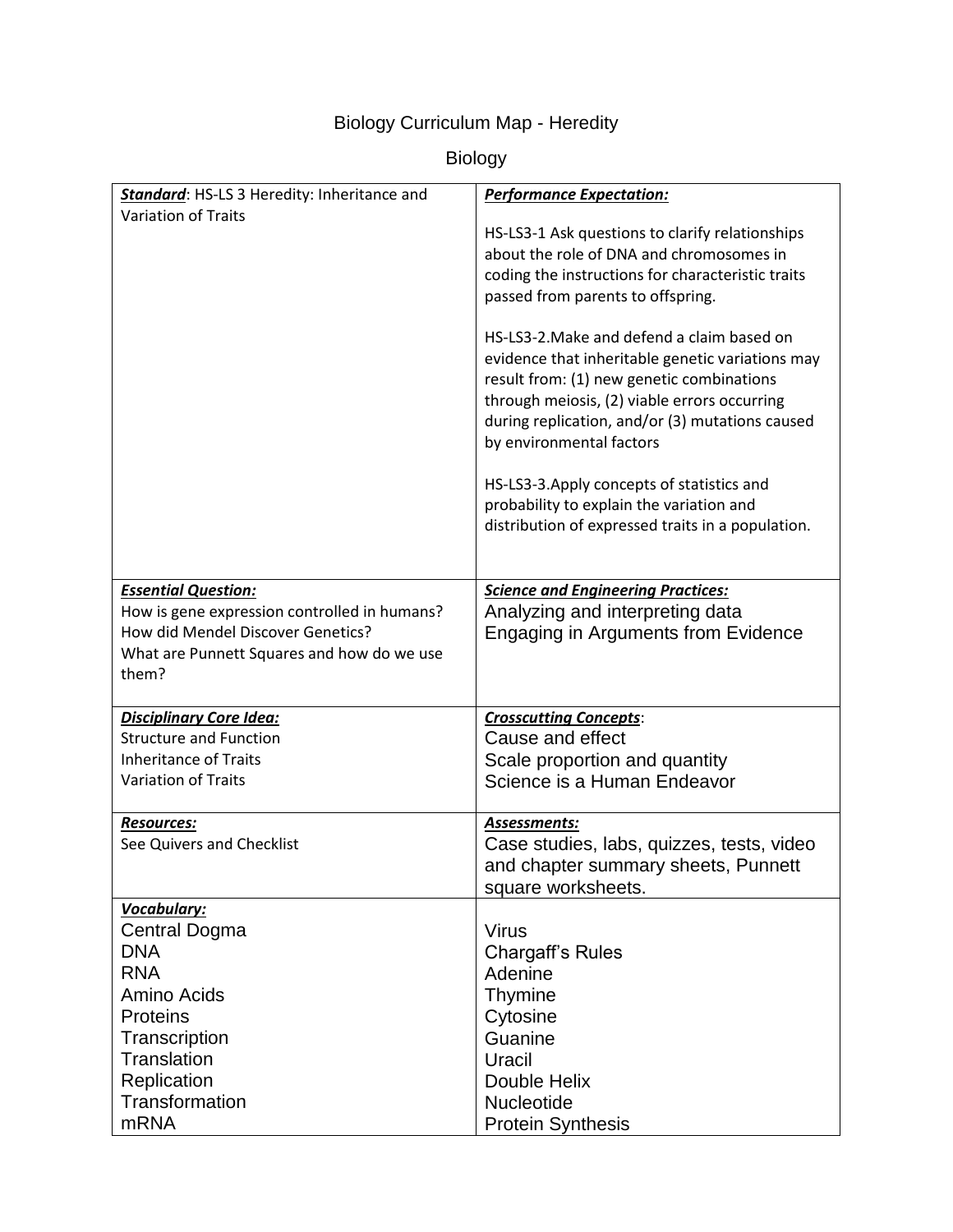| tRNA                          | Polymerase               |
|-------------------------------|--------------------------|
| <b>rRNA</b>                   | Helicase                 |
| <b>Introns</b>                | <b>Genetic Code</b>      |
| Exons                         | Codon                    |
| <b>Mutation</b>               | <b>Deletion</b>          |
| Point mutation                | Insertion                |
| <b>Frameshift mutation</b>    | Substitution             |
| Mutagen                       | <b>Gene Expression</b>   |
| Repressor                     | Lac operon               |
| Autosomes                     | Chromosomes              |
| Genes                         | <b>Alleles</b>           |
| Mendel                        | Genotype                 |
| Dominant                      | Phenotype                |
| Recessive                     | Sex-linked traits        |
| Homozygous                    | Self-Pollination         |
| Heterozygous                  | <b>Cross-Pollination</b> |
| Law of Segregation            | Heredity                 |
| Law of Independent Assortment | Probability              |
| <b>Punnet Square</b>          | Codominance              |
| Incomplete Dominance          | Polygenic                |
|                               |                          |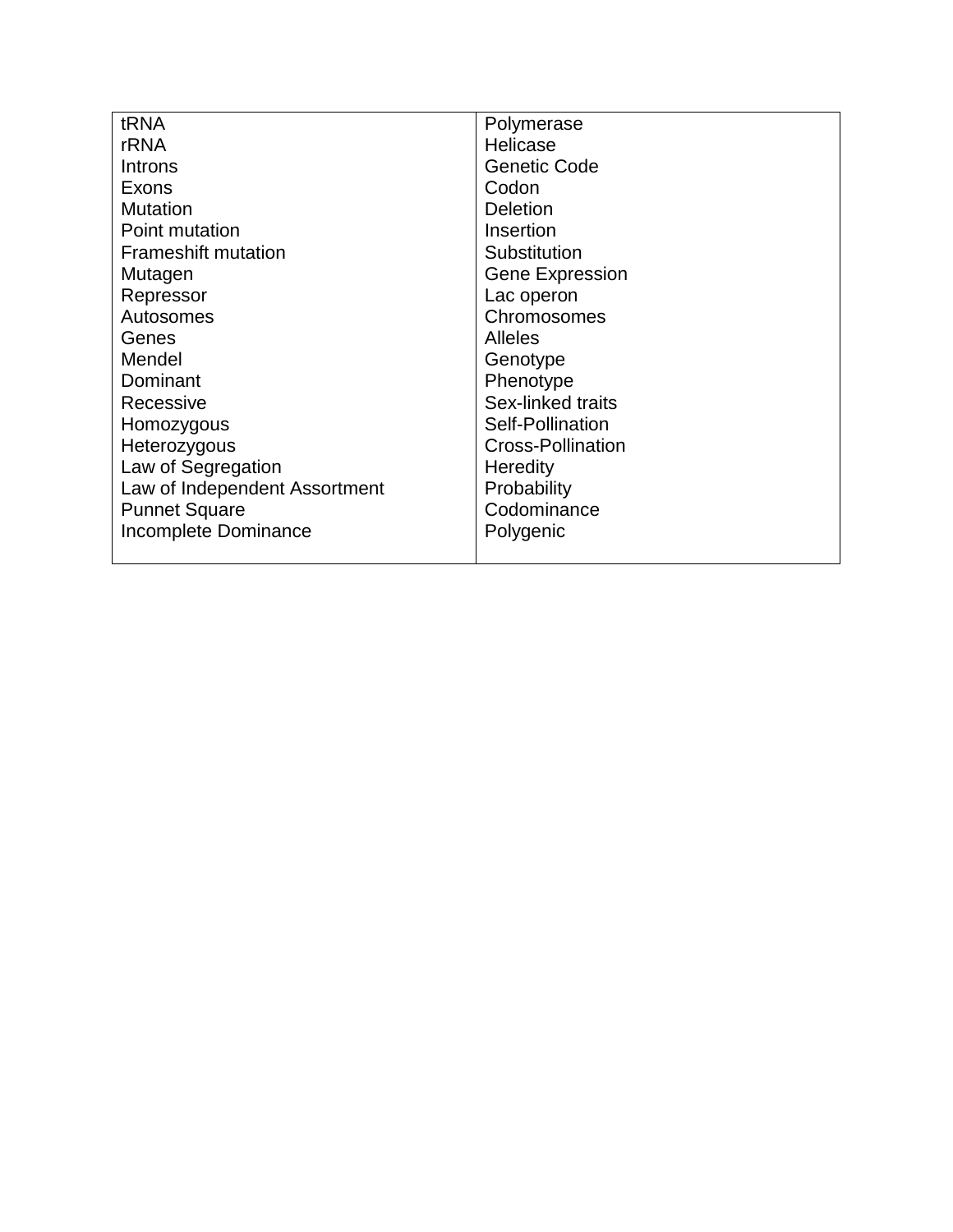|        | DNA/RNA Checklist                                                                                                                                                                                                                                                                                                                                                                                                                                                                  |
|--------|------------------------------------------------------------------------------------------------------------------------------------------------------------------------------------------------------------------------------------------------------------------------------------------------------------------------------------------------------------------------------------------------------------------------------------------------------------------------------------|
| Day 1  |                                                                                                                                                                                                                                                                                                                                                                                                                                                                                    |
|        | DNA Folding Activity _________                                                                                                                                                                                                                                                                                                                                                                                                                                                     |
|        | Twisting Tale of DNA Video _________                                                                                                                                                                                                                                                                                                                                                                                                                                               |
| Day 2  |                                                                                                                                                                                                                                                                                                                                                                                                                                                                                    |
|        | What is DNA Video __________                                                                                                                                                                                                                                                                                                                                                                                                                                                       |
|        | The Book of You Video                                                                                                                                                                                                                                                                                                                                                                                                                                                              |
| Day 3  |                                                                                                                                                                                                                                                                                                                                                                                                                                                                                    |
|        | Ch 1 Outline and Review _________                                                                                                                                                                                                                                                                                                                                                                                                                                                  |
|        | Ch 2 Outline and Review ________                                                                                                                                                                                                                                                                                                                                                                                                                                                   |
|        | Ch 3 Outline and Review _________                                                                                                                                                                                                                                                                                                                                                                                                                                                  |
| Day 4  |                                                                                                                                                                                                                                                                                                                                                                                                                                                                                    |
|        | DNA Structure Worksheet                                                                                                                                                                                                                                                                                                                                                                                                                                                            |
|        | Finish all work                                                                                                                                                                                                                                                                                                                                                                                                                                                                    |
|        | Study for Quiz                                                                                                                                                                                                                                                                                                                                                                                                                                                                     |
| Day 5  |                                                                                                                                                                                                                                                                                                                                                                                                                                                                                    |
|        |                                                                                                                                                                                                                                                                                                                                                                                                                                                                                    |
|        | Protein Synthesis Words Project _________                                                                                                                                                                                                                                                                                                                                                                                                                                          |
| Day 6  |                                                                                                                                                                                                                                                                                                                                                                                                                                                                                    |
|        | Meselson Stahl Experiment Video ________                                                                                                                                                                                                                                                                                                                                                                                                                                           |
|        | DNA Replication Video _______                                                                                                                                                                                                                                                                                                                                                                                                                                                      |
|        | Transcription and Translation Video                                                                                                                                                                                                                                                                                                                                                                                                                                                |
| Day 7  |                                                                                                                                                                                                                                                                                                                                                                                                                                                                                    |
|        | <b>DNA Extraction Lab</b><br>$\begin{tabular}{ccccc} \multicolumn{2}{c }{\textbf{1} & \multicolumn{2}{c }{\textbf{2} & \multicolumn{2}{c }{\textbf{3} & \multicolumn{2}{c }{\textbf{4} & \multicolumn{2}{c }{\textbf{5} & \multicolumn{2}{c }{\textbf{6} & \multicolumn{2}{c }{\textbf{6} & \multicolumn{2}{c }{\textbf{6} & \multicolumn{2}{c }{\textbf{6} & \multicolumn{2}{c }{\textbf{6} & \multicolumn{2}{c }{\textbf{6} & \multicolumn{2}{c }{\textbf{6} & \multicolumn{2}{$ |
|        | DNA Fingerprinting Video _________                                                                                                                                                                                                                                                                                                                                                                                                                                                 |
|        | Ch 4 Outline and Review _________                                                                                                                                                                                                                                                                                                                                                                                                                                                  |
|        |                                                                                                                                                                                                                                                                                                                                                                                                                                                                                    |
| Day 8  |                                                                                                                                                                                                                                                                                                                                                                                                                                                                                    |
|        | Kicking out Genes Virtual Lab _________                                                                                                                                                                                                                                                                                                                                                                                                                                            |
|        | Ch 5 Outline and Review                                                                                                                                                                                                                                                                                                                                                                                                                                                            |
|        | Ch 6 Outline and Review __________                                                                                                                                                                                                                                                                                                                                                                                                                                                 |
| Day 9  |                                                                                                                                                                                                                                                                                                                                                                                                                                                                                    |
|        | Protein Production Packet _________<br>Ch 7 Outline and Review ________                                                                                                                                                                                                                                                                                                                                                                                                            |
|        | Ch 10 Outline and Review                                                                                                                                                                                                                                                                                                                                                                                                                                                           |
|        |                                                                                                                                                                                                                                                                                                                                                                                                                                                                                    |
| Day 10 |                                                                                                                                                                                                                                                                                                                                                                                                                                                                                    |
|        | Jurasic Park Worksheet                                                                                                                                                                                                                                                                                                                                                                                                                                                             |
|        | Ch 11 Outline and Review ________                                                                                                                                                                                                                                                                                                                                                                                                                                                  |
| Day 11 |                                                                                                                                                                                                                                                                                                                                                                                                                                                                                    |
|        | Finish all Work                                                                                                                                                                                                                                                                                                                                                                                                                                                                    |
|        | Study for Quiz                                                                                                                                                                                                                                                                                                                                                                                                                                                                     |
| Day 12 |                                                                                                                                                                                                                                                                                                                                                                                                                                                                                    |
|        |                                                                                                                                                                                                                                                                                                                                                                                                                                                                                    |
|        | House MD Genetic Disease Pamphlet ________                                                                                                                                                                                                                                                                                                                                                                                                                                         |
| Day 13 |                                                                                                                                                                                                                                                                                                                                                                                                                                                                                    |
|        |                                                                                                                                                                                                                                                                                                                                                                                                                                                                                    |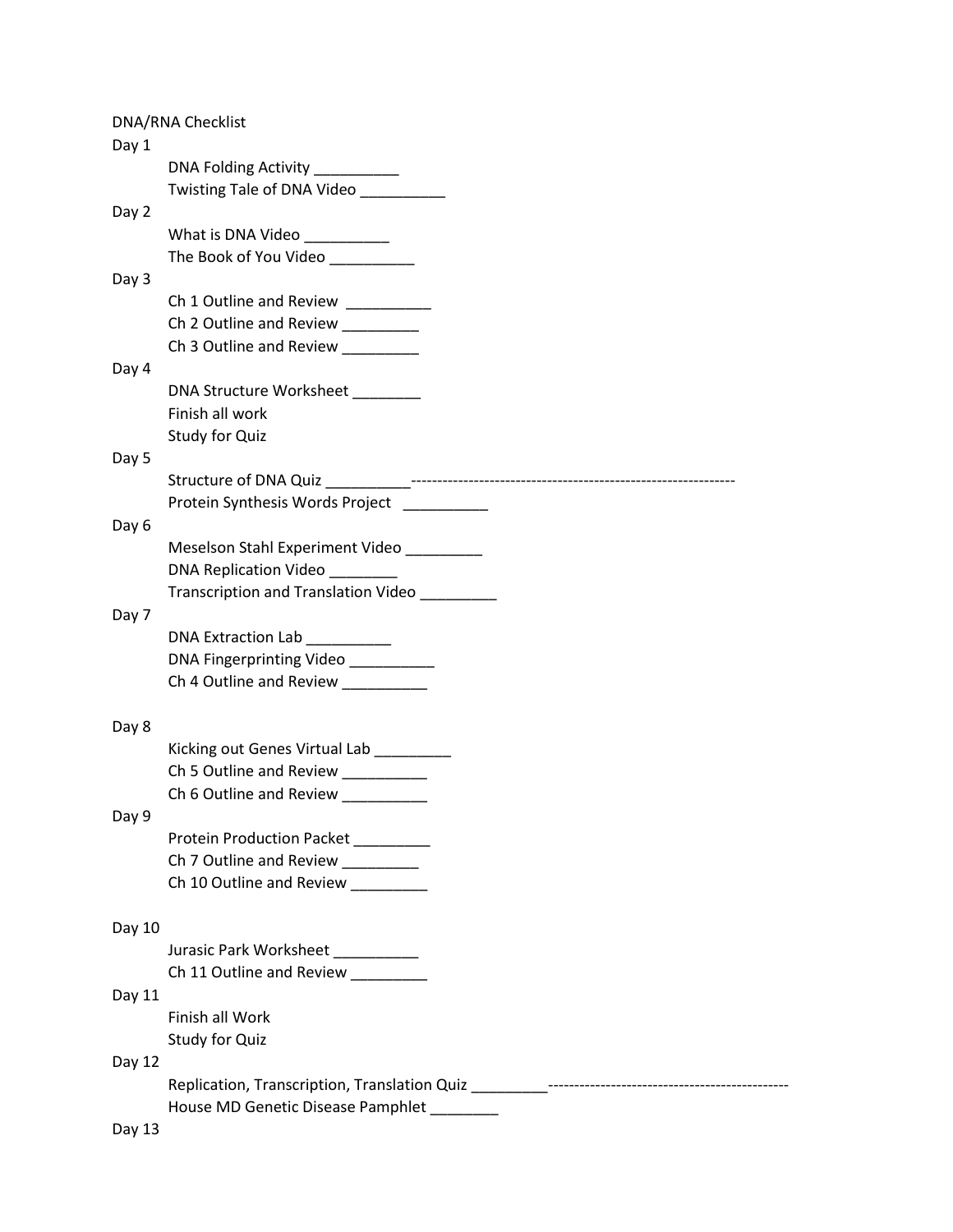Mutations Video \_\_\_\_\_\_\_\_\_\_ Ch 8 Outline and Review \_\_\_\_\_\_\_\_\_\_ Ch 9 Outline and Review \_\_\_\_\_\_\_\_\_

### Day 14

Ch 12 Outline and Review \_\_\_\_\_\_\_\_

Ch 13 Outline and Review \_\_\_\_\_\_\_\_

### Day 15

Review for Unit 3 Test, Finish Checklist

#### Day 16

Unit Test

Start Heredity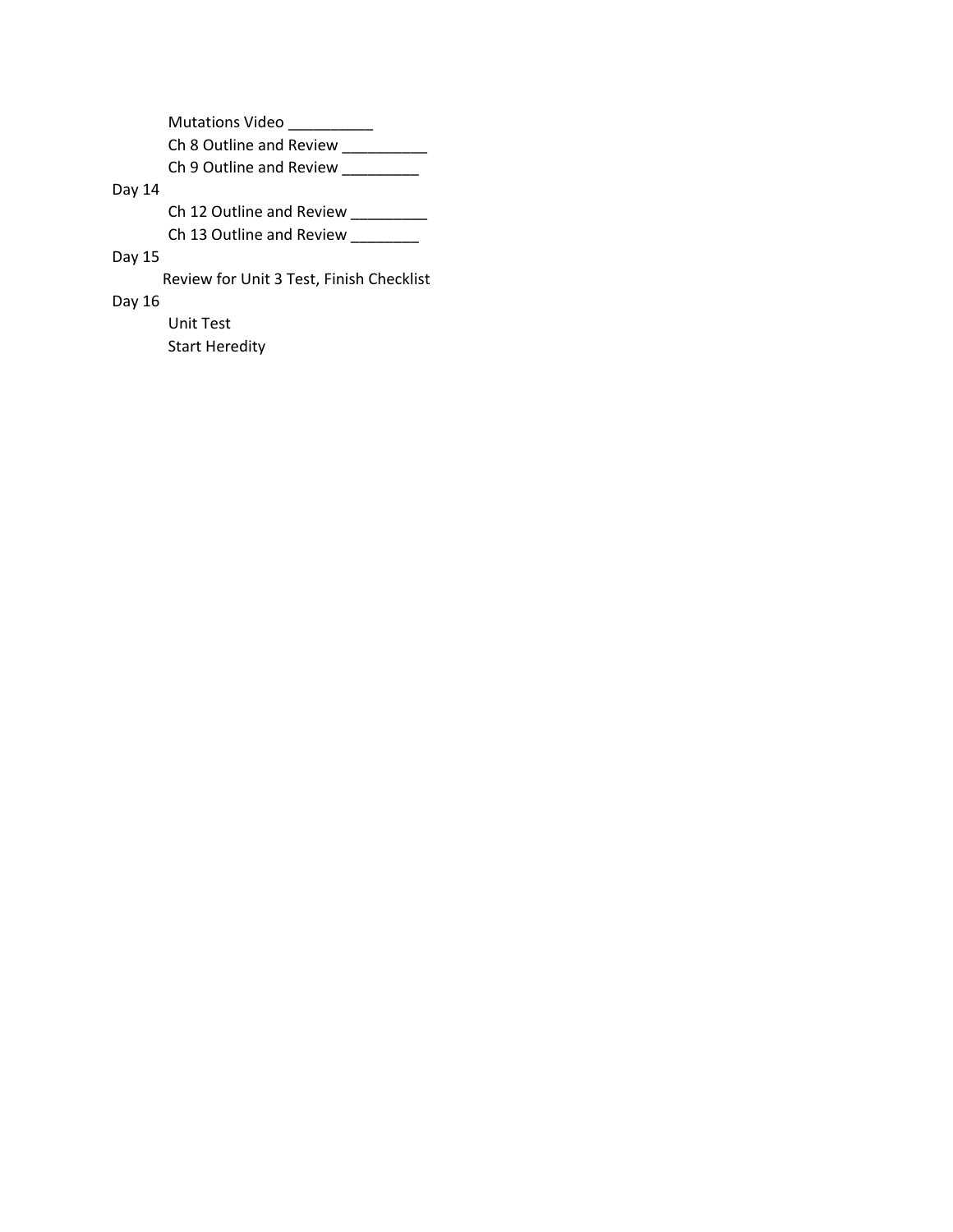| Quivers              |                                              |
|----------------------|----------------------------------------------|
|                      |                                              |
| <b>Question</b>      | What is the structure of DNA?                |
|                      |                                              |
|                      |                                              |
| <b>Investigation</b> | <b>DNA Folding Activity</b>                  |
|                      |                                              |
|                      |                                              |
| <b>Video</b>         | Twisting Tale, What is DNA?, The Book of You |
|                      |                                              |
|                      |                                              |
|                      |                                              |
| <b>Elaborate</b>     | Ch 1, Ch 2, Ch 3, DNA Strucutre Wksht        |
|                      |                                              |
|                      |                                              |
| Review               |                                              |
|                      |                                              |
|                      |                                              |
| <b>Summary Quiz</b>  |                                              |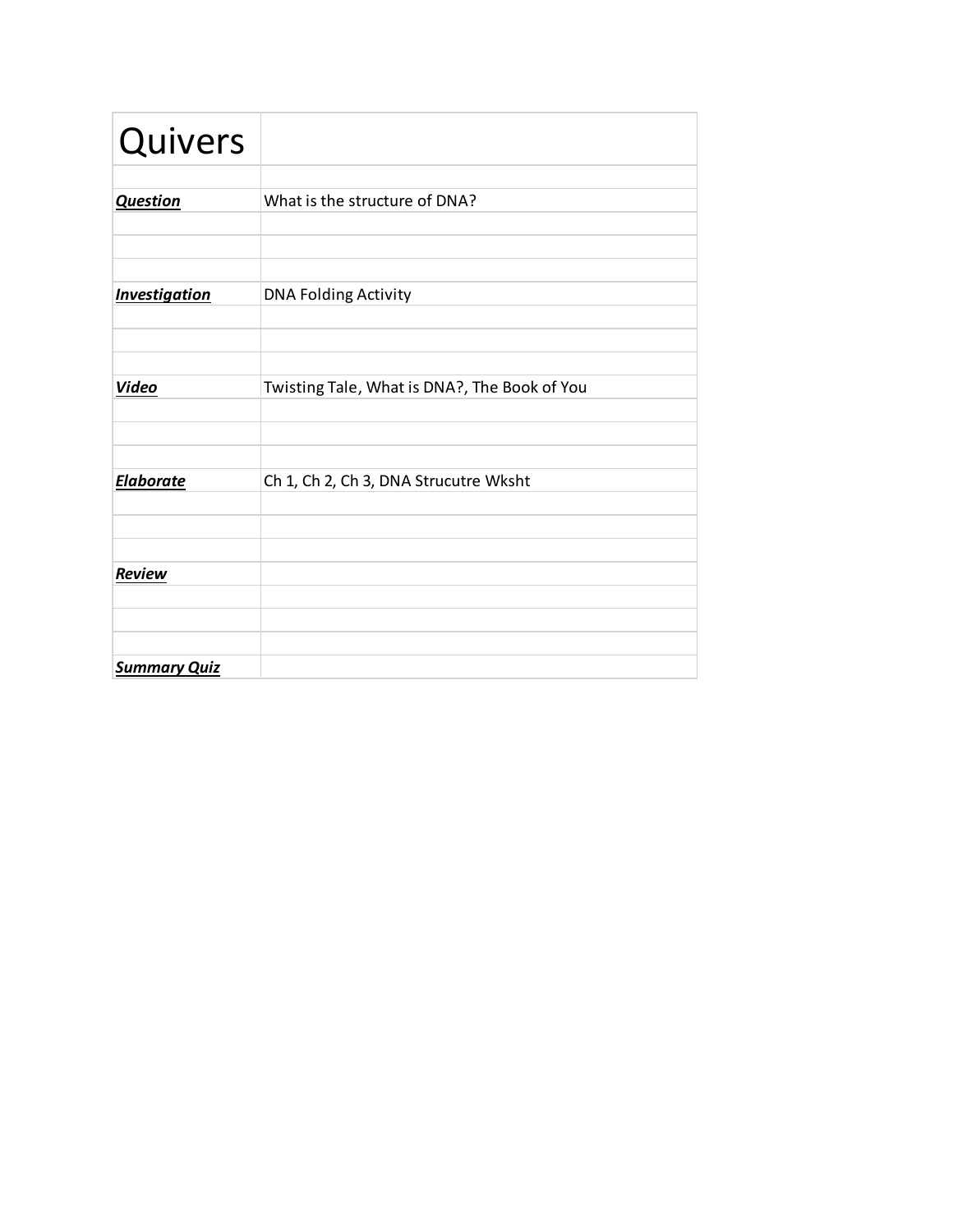| Quivers              |                                                |
|----------------------|------------------------------------------------|
|                      |                                                |
| <b>Question</b>      | How does DNA make proteins?                    |
|                      |                                                |
|                      |                                                |
|                      |                                                |
| <b>Investigation</b> | Protein Synthesis Word Project                 |
|                      |                                                |
|                      |                                                |
|                      |                                                |
| Video                | Meselson Stahl, DNA Replication, Transcription |
|                      | Translation, DNA Fingerprinting, Simulation    |
|                      |                                                |
|                      |                                                |
| <b>Elaborate</b>     | Ch 4, 5, 6, 7, 10, 11, Knocking out the Genes  |
|                      | DNA Extraction, Protein Production Packet,     |
|                      | Jurașic Park                                   |
|                      |                                                |
| Review               |                                                |

| Quivers              |                                     |
|----------------------|-------------------------------------|
| <b>Question</b>      | What happens when mistakes are made |
| <b>Investigation</b> | <b>Genetic Disease Pamphlet</b>     |
| Video                | <b>Mutations</b>                    |
| <b>Elaborate</b>     | Ch 8, 9, 12, 13                     |
| <b>Review</b>        |                                     |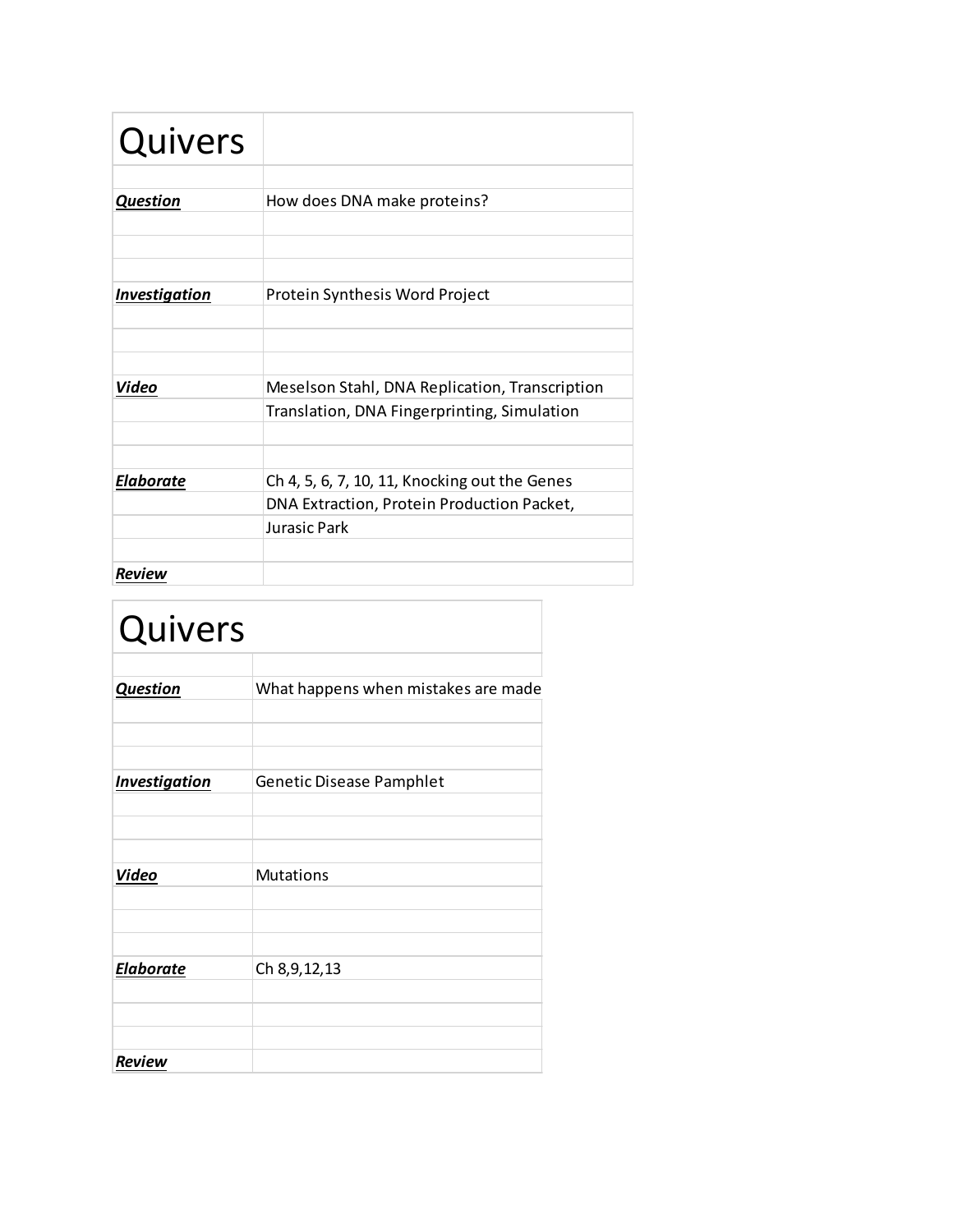|        | <b>Genetics Checklist</b>                |
|--------|------------------------------------------|
| Day 1  |                                          |
|        | Pedigree Activity                        |
|        | <b>Start Blue People CS</b>              |
| Day 2  |                                          |
|        | Blue People CS _____                     |
|        | Vod Quiz _____                           |
| Day 3  |                                          |
|        | Alzheimer's CS _____                     |
|        | Ch 1 Practice                            |
| Day 4  |                                          |
|        | Red Wolf Mating                          |
|        | Ch 2 Practice                            |
| Day 5  |                                          |
|        | Ch 3 Practice _____                      |
|        | Study for Quiz 1                         |
| Day 6  |                                          |
|        | Quiz Section 1                           |
|        | <b>Start Genetics and DNA Web</b>        |
| Day 7  |                                          |
|        | Genetics and DNA Web ______              |
|        | Vod Quiz 2                               |
|        | Ch 4 Practice and Review                 |
| Day 8  |                                          |
|        | Basic Principles of Genetics _____       |
|        | Ch 5 Practice I                          |
| Day 9  |                                          |
|        | Ch 6 Review _____                        |
|        | Ch 7 Practice and Review                 |
|        | Review for Quiz                          |
| Day 10 |                                          |
|        | Section 2 Quiz                           |
|        | Start Baby Face Lab                      |
| Day 11 |                                          |
|        | Baby Face Lab ______                     |
| Day 12 |                                          |
|        | Vod Quiz _____                           |
|        | SpongeBob I                              |
| Day 13 |                                          |
|        | SpongeBob II _____                       |
|        |                                          |
| Day 14 |                                          |
|        | Co dominance incomplete dominance ______ |
|        | Ch 9 Practice and Review _____           |
| Day 15 |                                          |
|        | SpongeBob Incomplete Dominance           |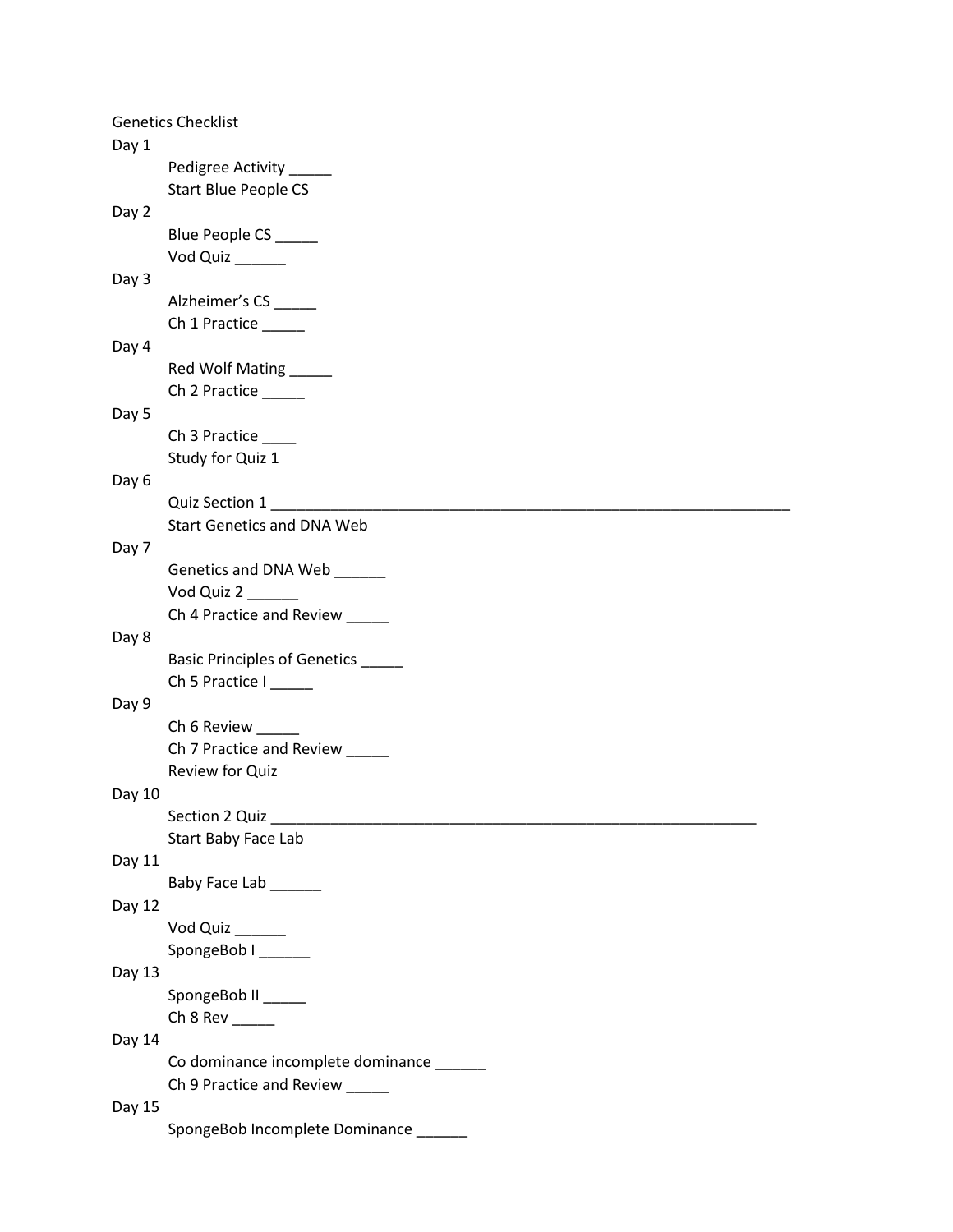Dihybrid Cross \_\_\_\_\_ Ch 10 Practice and Review \_\_\_\_\_

Day 16

Finish Checklist Study for Unit Test

Day 17

Unit Test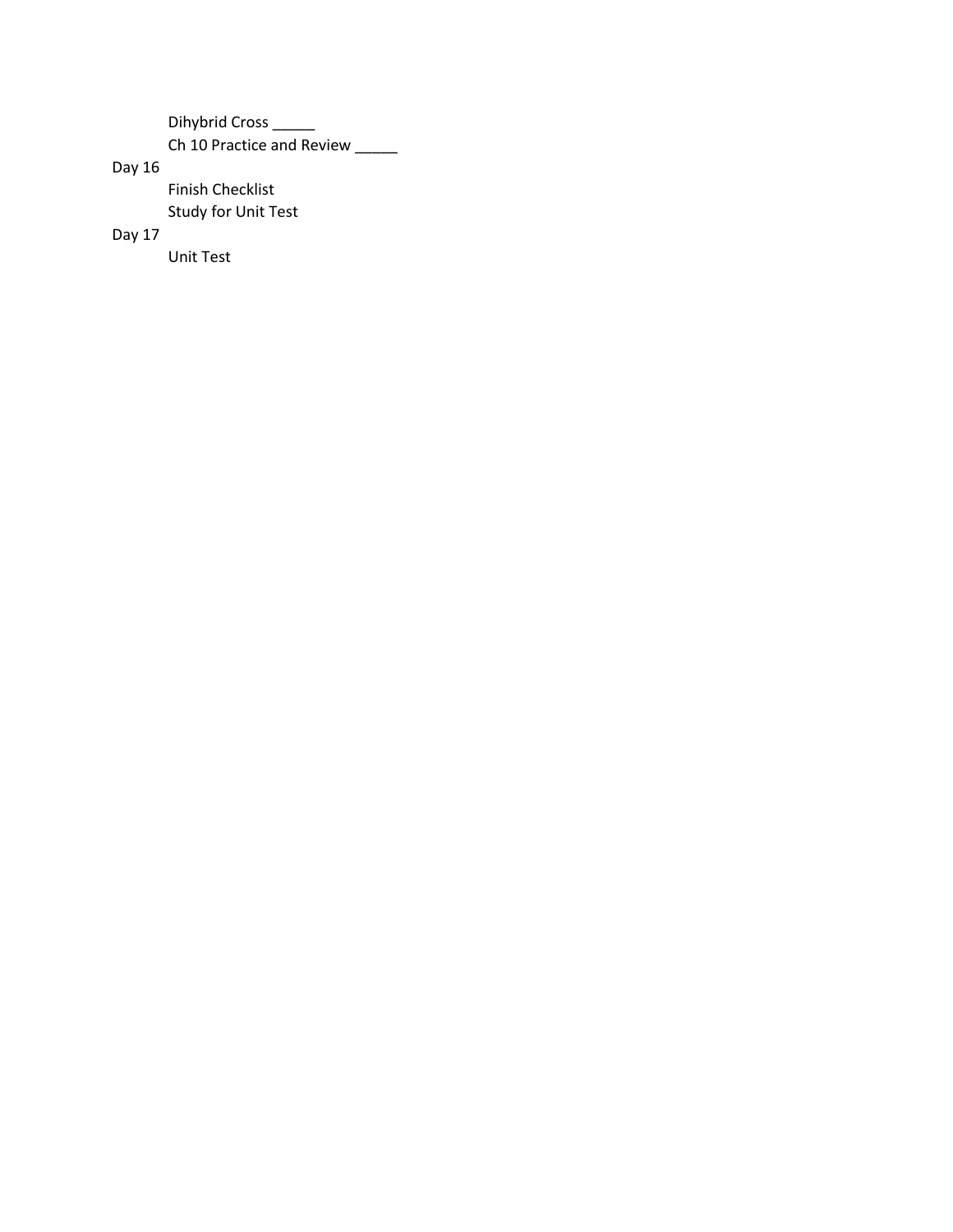| Quivers              |                                                          |
|----------------------|----------------------------------------------------------|
|                      |                                                          |
| <b>Question</b>      | How are traits passed through families?                  |
|                      |                                                          |
|                      |                                                          |
|                      |                                                          |
| <b>Investigation</b> | Pedigree Interpretation Activity                         |
|                      |                                                          |
|                      |                                                          |
|                      |                                                          |
| <b>Video</b>         | Ressurection, Heredity                                   |
|                      |                                                          |
|                      |                                                          |
|                      |                                                          |
| <b>Elaborate</b>     | Blue People Case Study, Alzheimer's Case Study, Red Wolf |
|                      | Mating Lab, Ch 1, Ch 2, Ch 3                             |
|                      |                                                          |
|                      |                                                          |
| <b>Review</b>        |                                                          |
|                      |                                                          |
|                      |                                                          |
|                      |                                                          |
| <b>Summary Quiz</b>  |                                                          |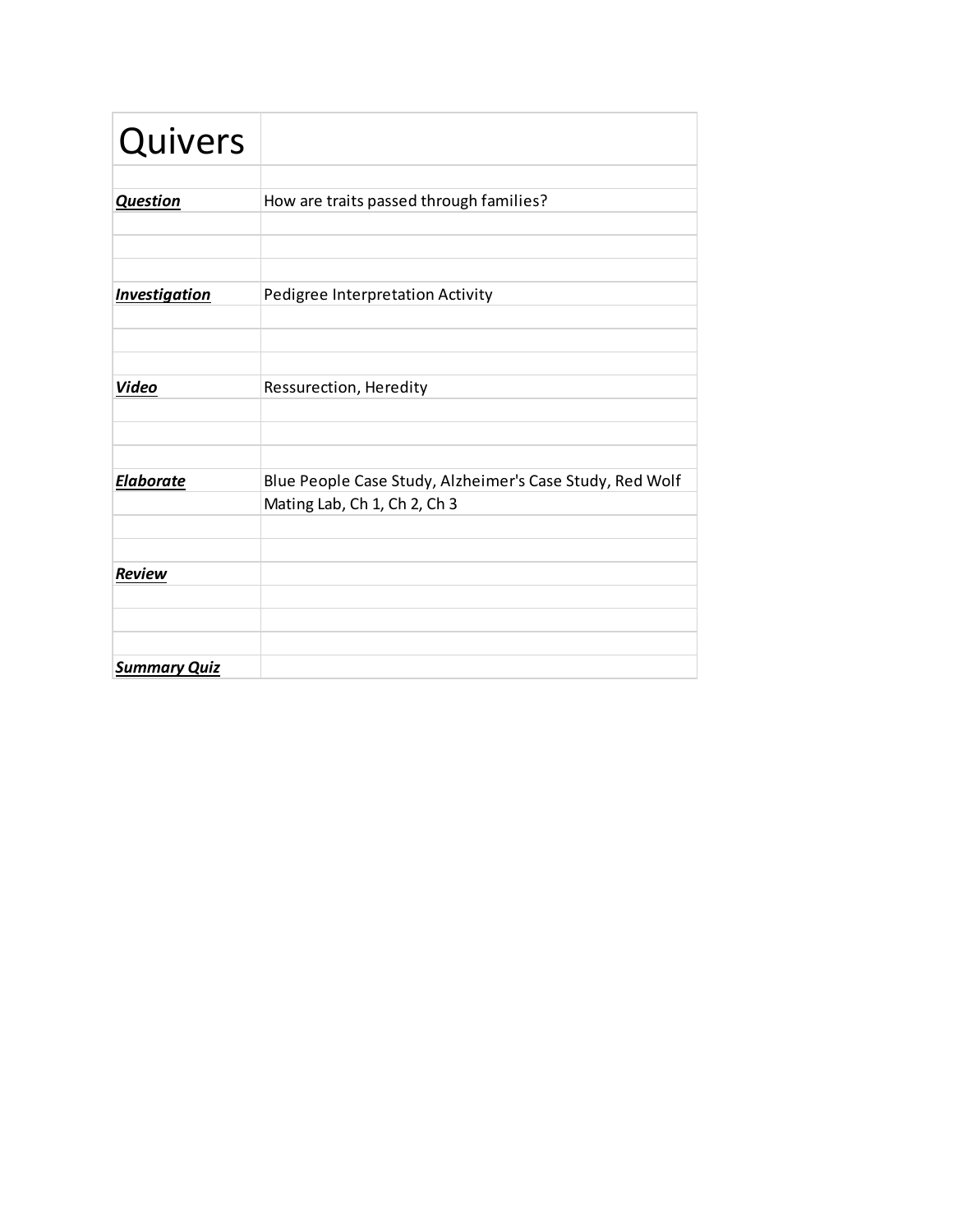### Biology Curriculum Map

# Biology Evolution

| Standard: HS-LS4 Biological Evolution: Unity and<br>Diversity                                                                                | <b>Performance Expectation:</b><br><b>LS4-1 Communicate scientific information</b><br>that common ancestry and biological<br>evolution are supported by multiple lines of<br>empirical evidence.<br>LS4-2 Construct an explanation based on<br>evidence that the process of<br>evolution primarily results from four factors:<br>(1) the potential for a species to increase in<br>number, (2) the heritable genetic variation of<br>individuals in a species due to mutation and<br>sexual reproduction, (3) competition for<br>limited resources, and (4) the proliferation of<br>those organisms that are better able to survive<br>and reproduce in the environment.<br>LS4-4 Construct an explanation based on<br>evidence that the process of<br>evolution primarily results from four factors:<br>(1) the potential for a species to increase in<br>number, (2) the heritable genetic variation of<br>individuals in a species due to mutation and<br>sexual reproduction, (3) competition for<br>limited resources, and (4) the proliferation of<br>those organisms that are better able to survive<br>and reproduce in the environment.<br>LS4-5 Construct an explanation based on<br>evidence that the process of<br>evolution primarily results from four factors:<br>(1) the potential for a species to increase in<br>number, (2) the heritable genetic variation of<br>individuals in a species due to mutation and<br>sexual reproduction, (3) competition for<br>limited resources, and (4) the proliferation of<br>those organisms that are better able to survive<br>and reproduce in the environment. |
|----------------------------------------------------------------------------------------------------------------------------------------------|--------------------------------------------------------------------------------------------------------------------------------------------------------------------------------------------------------------------------------------------------------------------------------------------------------------------------------------------------------------------------------------------------------------------------------------------------------------------------------------------------------------------------------------------------------------------------------------------------------------------------------------------------------------------------------------------------------------------------------------------------------------------------------------------------------------------------------------------------------------------------------------------------------------------------------------------------------------------------------------------------------------------------------------------------------------------------------------------------------------------------------------------------------------------------------------------------------------------------------------------------------------------------------------------------------------------------------------------------------------------------------------------------------------------------------------------------------------------------------------------------------------------------------------------------------------------------------------------------------------------------|
| <b>Essential Question:</b><br>How are organisms classified?<br>What is the evidence for Evolution?<br>How do living things change over time? | <b>Science and Engineering Practices:</b><br>Analyzing and Interpreting Data<br>Develop and using models.<br>Using mathematics and computational<br>thinking.<br><b>Constructing Explanations and Designing</b><br>Solutions.<br><b>Engaging in Argument for Evidence</b>                                                                                                                                                                                                                                                                                                                                                                                                                                                                                                                                                                                                                                                                                                                                                                                                                                                                                                                                                                                                                                                                                                                                                                                                                                                                                                                                                |
| <b>Disciplinary Core Idea:</b><br>Evidence of Common Ancestory and Diversity<br><b>Natural Selection</b><br>Adaptation                       | <b>Crosscutting Concepts:</b><br><b>Patterns</b><br><b>Cause and Effects</b>                                                                                                                                                                                                                                                                                                                                                                                                                                                                                                                                                                                                                                                                                                                                                                                                                                                                                                                                                                                                                                                                                                                                                                                                                                                                                                                                                                                                                                                                                                                                             |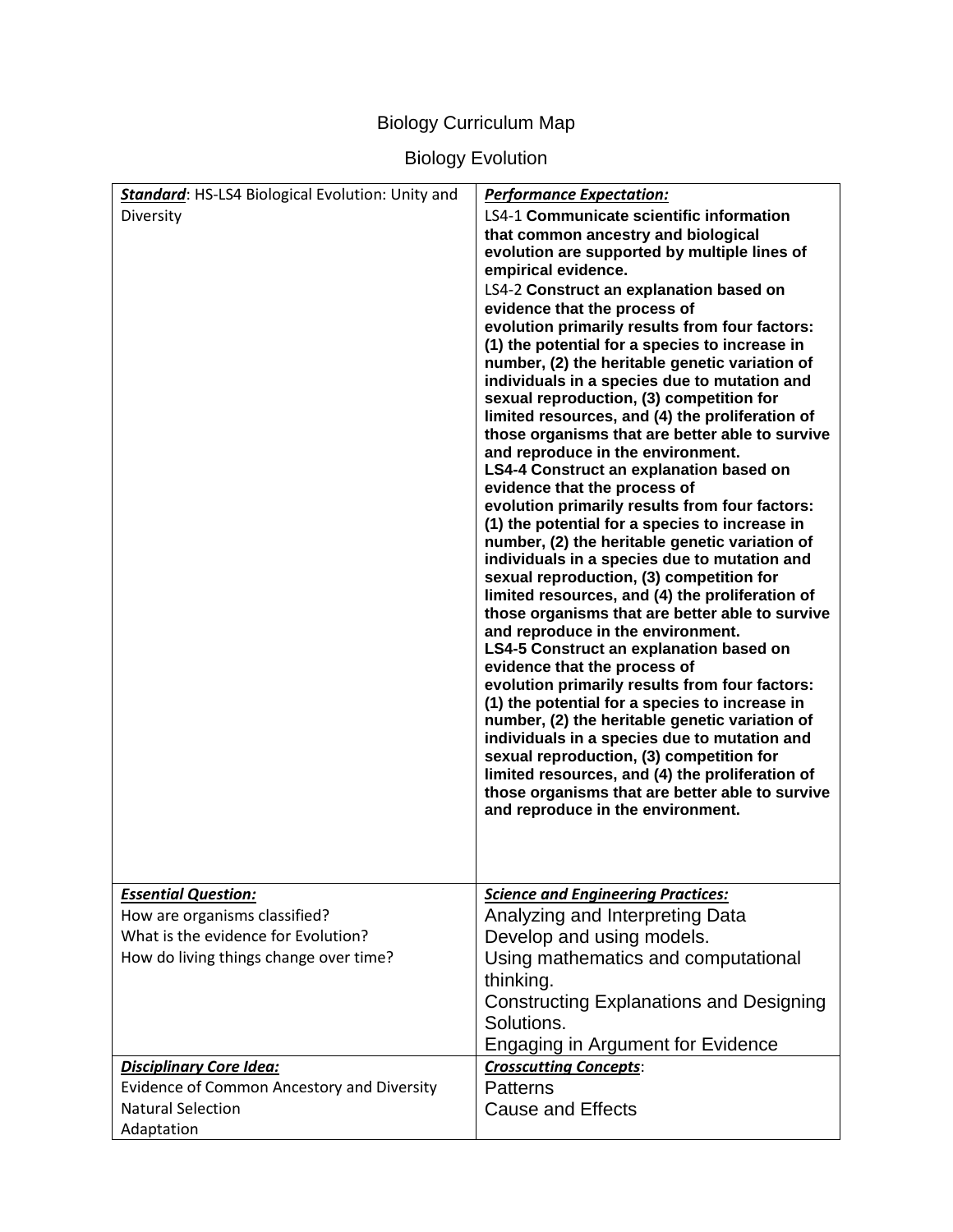| <b>Biodiversity and Humans</b>       |                                            |
|--------------------------------------|--------------------------------------------|
| <b>Developing Possible Solutions</b> |                                            |
|                                      |                                            |
|                                      |                                            |
| <b>Resources:</b>                    | Assessments:                               |
| See Quivers and Checklist            | Case studies, simulations, quizzes, tests, |
|                                      | video and chapter summary sheets, field    |
|                                      | guide from webquest,                       |
| Vocabulary:                          |                                            |
| Community                            | Carnivore                                  |
| Abiotic                              | Omnivore                                   |
| <b>Biotic</b>                        | Predator                                   |
| Ecosystem                            | Prey                                       |
| <b>Species</b><br><b>Niche</b>       | Scavenger                                  |
| Habitat                              | Decomposer                                 |
| Population                           | Symbiosis<br>Mutualism                     |
| <b>Species</b>                       | Commensalism                               |
| Producer                             | Parasitism                                 |
| Consumer                             | <b>Food Chain</b>                          |
| <b>Herbivores</b>                    | Food Web                                   |
| <b>Trophic Level</b>                 | <b>Ecological Pyramid</b>                  |
| <b>Nutrients</b>                     | <b>Biomass</b>                             |
| <b>Terrestrial</b>                   | Freshwater                                 |
| Tundra                               | Limnology                                  |
| <b>Temperate Forest</b>              | Photic                                     |
| Grasslands                           | Aphotic                                    |
| Chaparral                            | Wetlands                                   |
| <b>Desert</b>                        | <b>Marshes</b>                             |
| <b>Tropical Forest</b>               | Swamps                                     |
| Marine                               | Chemosynthesis                             |
| Intertidal                           | Plankton                                   |
| <b>Reefs</b>                         | Climate                                    |
| Weather                              | <b>Biodiversity</b>                        |
| Dormancy                             |                                            |
|                                      |                                            |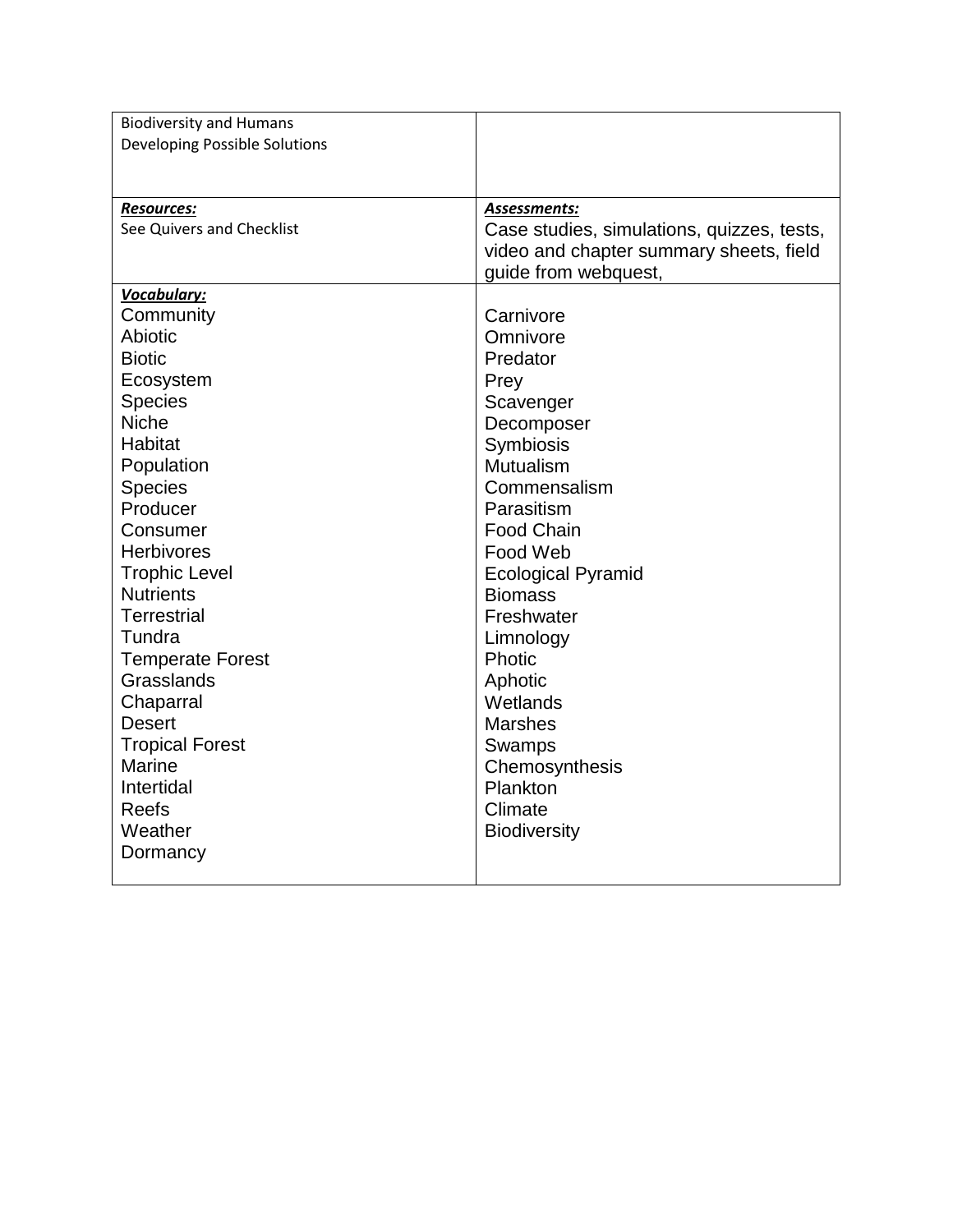|        | <b>Biology Evolution Checklist</b>           |
|--------|----------------------------------------------|
| Day 1  |                                              |
|        | An Antipodal Mystery Case Study              |
| Day 2  |                                              |
|        | Phylogenetics Vod<br>Ch 1 Outline and Review |
| Day 3  |                                              |
|        | Field Camp Activity _____                    |
|        | Ch 2 Outline and Review                      |
|        | Review for Quiz                              |
| Day 4  |                                              |
|        |                                              |
|        | Evolution Lab Simulation _____               |
| Day 5  |                                              |
|        | Evidence for Evolution Vod                   |
|        | Evolution Continued Vod                      |
|        | 5 Fingers of Evolution Vod _____             |
| Day 4  | Ch 3 Outline and Review _____                |
|        | Ch 4 Outline and Review _____                |
|        | Age of Artifacts ______                      |
| Day 5  |                                              |
|        | Ch 5 Outline and Review                      |
|        | Ch 13 Outline and Review _____               |
|        | Study for Quiz 2                             |
| Day 6  |                                              |
|        | Quiz 2                                       |
|        | <b>Start Lizard Island</b>                   |
| Day 7  |                                              |
|        | Finish Lizard Island                         |
|        | Natural Selection Vod ____                   |
| Day 8  |                                              |
|        | Examples of Natural Selection Vod            |
|        | Speciation and Extinction Vod _____          |
| Day 9  |                                              |
|        | Ch 6 Outline and Review _____                |
|        | Ch 7 Outline and Review                      |
|        | Ch 8 Outline and Review                      |
| Day 10 | Natural Selection Sim                        |
| Day 11 |                                              |
|        | Sex and the single guppy _____               |
| Day 12 |                                              |
|        | Finish all work and study for Evolution Test |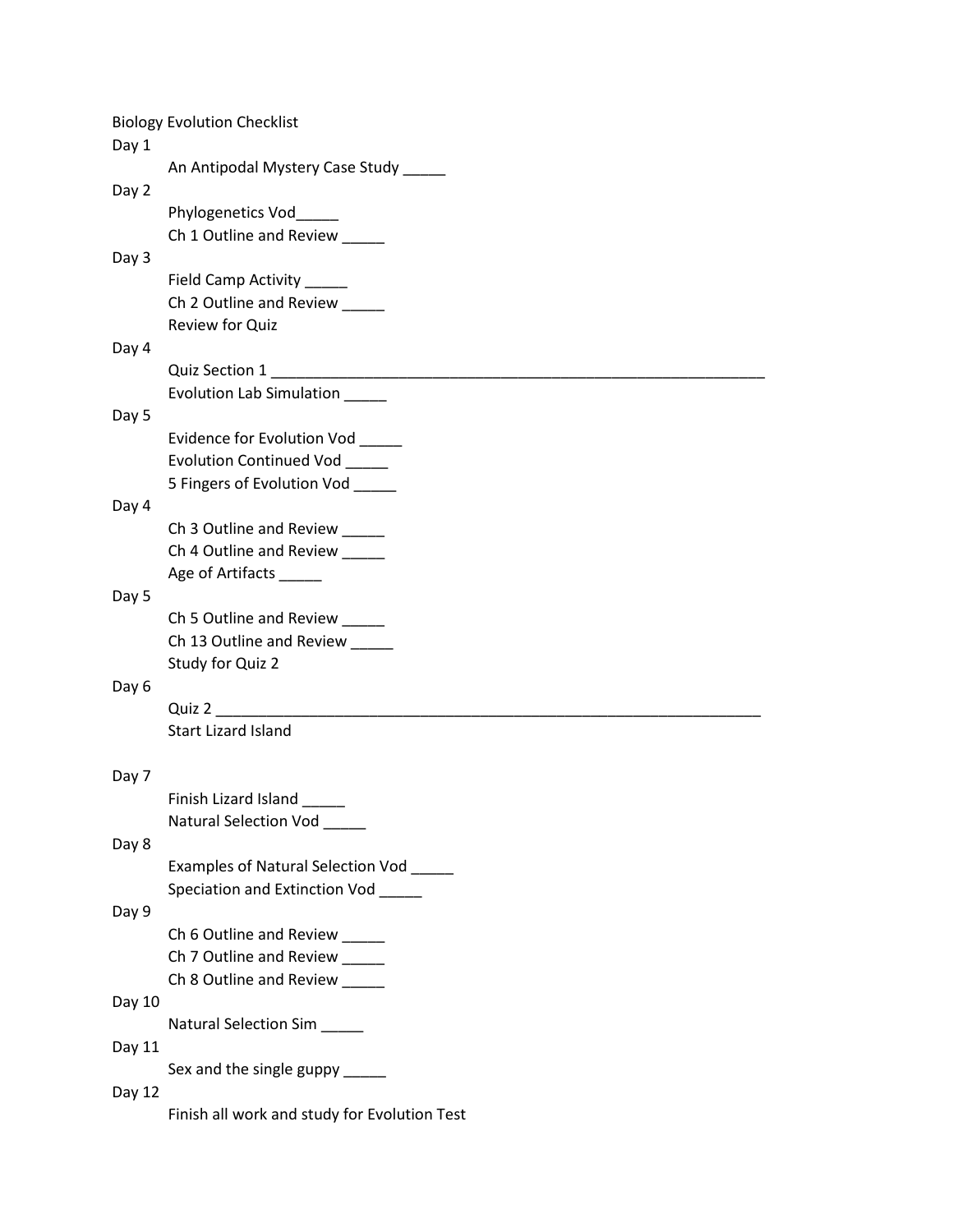| Quivers              |                                   |
|----------------------|-----------------------------------|
| <b>Question</b>      | How are living things classified? |
|                      |                                   |
| <b>Investigation</b> | Antipodal Case Study              |
|                      |                                   |
| <b>Video</b>         | Phylogenetics,                    |
|                      |                                   |
| <b>Elaborate</b>     | Ch 1,2, Field Camp Activity       |
|                      |                                   |
| Review               |                                   |
|                      |                                   |
| <b>Summary Quiz</b>  |                                   |